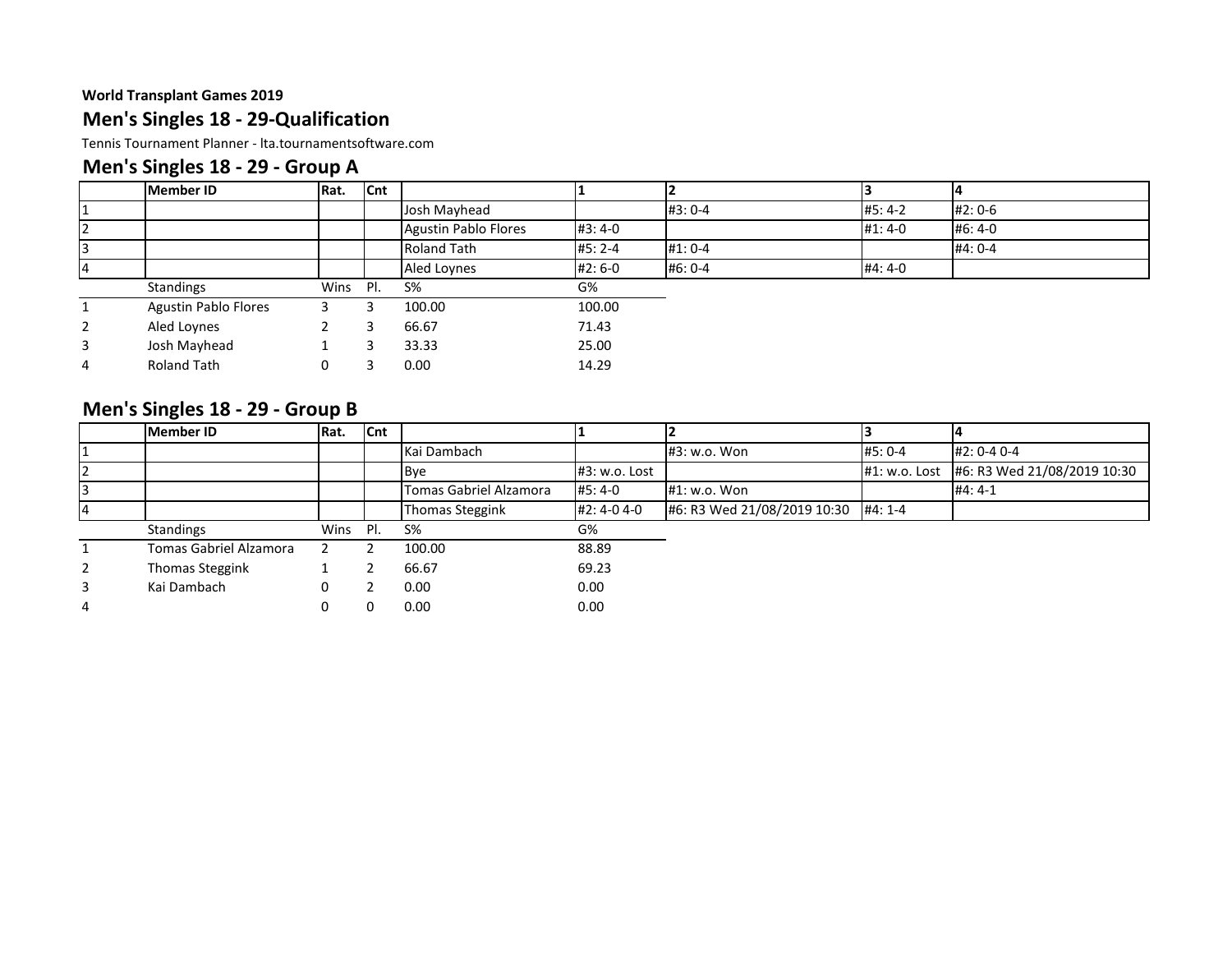# **Men's Singles 18 - 29**

|               | <b>Member ID</b> | Rat. Cnt | <b>Semifinals</b>             | Final                       | Winner                      |
|---------------|------------------|----------|-------------------------------|-----------------------------|-----------------------------|
|               |                  |          |                               |                             |                             |
|               |                  |          | <b>Agustin Pablo Flores</b>   |                             |                             |
|               |                  |          |                               | <b>Agustin Pablo Flores</b> |                             |
| $\mathcal{L}$ |                  |          | <b>Thomas Steggink</b>        | $#1: 4-2 4-2$               |                             |
|               |                  |          |                               |                             | <b>Agustin Pablo Flores</b> |
|               |                  |          | Aled Loynes [1]               |                             | $#3: 4-1 4-0$               |
|               |                  |          |                               | Tomas Gabriel Alzamora      |                             |
| 4             |                  |          | <b>Tomas Gabriel Alzamora</b> | $#2: 4-1 4-1$               |                             |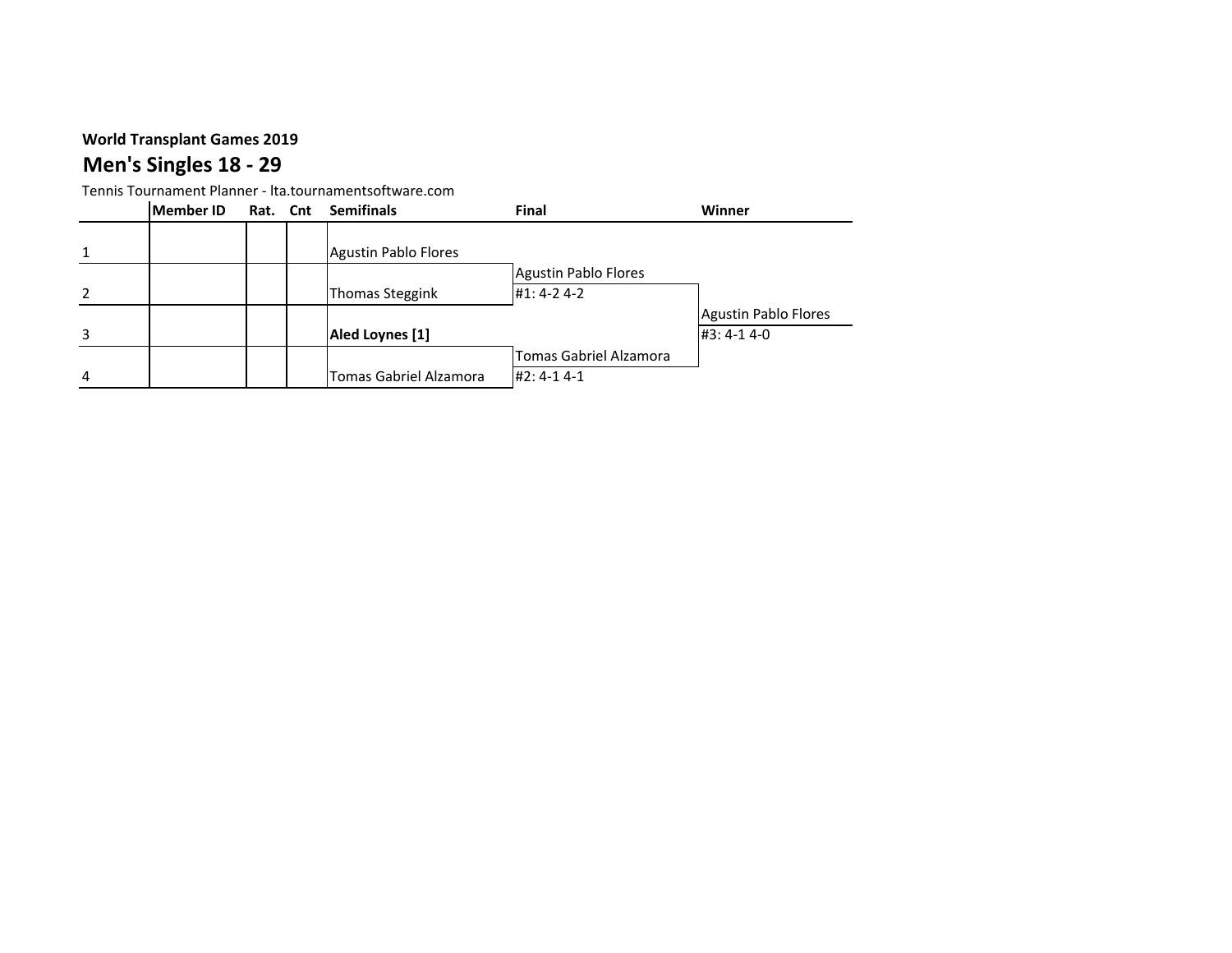### **Mens Singles 30 - 39-Qualification**

Tennis Tournament Planner - lta.tournamentsoftware.com

# **Mens Singles 30 - 39 - Group A**

|                | <b>Member ID</b>   | Rat. | <b>Cnty</b> |                    |         |              |             |              |              |
|----------------|--------------------|------|-------------|--------------------|---------|--------------|-------------|--------------|--------------|
|                |                    |      |             | Lloyd Perry        |         | #3:4-0       | $#5:4-2$    | #8:4-0       | #10:4-0      |
| $\overline{2}$ |                    |      |             | Lloyd Mangahas     | #3:0-4  |              | $#7:3-4(3)$ | #9:4-0       | $#2: 4-1$    |
| 3              |                    |      |             | Steven Pheifer     | #5: 2-4 | $#7: 4-3(3)$ |             | #1:4-0       | $#4:4-0$     |
| $\overline{4}$ |                    |      |             | Wassapol Thamniyon | #8: 0-4 | #9: 0-4      | $#1: 0-4$   |              | $#6: 3-4(4)$ |
| 5              |                    |      |             | Ivo Hougardy       | #10:0-4 | $#2:1-4$     | #4: 0-4     | $#6: 4-3(4)$ |              |
|                | Standings          | Wins | PI.         | $S\%$              | G%      |              |             |              |              |
| 1              | Lloyd Perry        | 4    | 4           | 100.00             | 88.89   |              |             |              |              |
| $\overline{2}$ | Steven Pheifer     | 3.   | 4           | 75.00              | 66.67   |              |             |              |              |
| 3              | Lloyd Mangahas     |      | 4           | 50.00              | 55.00   |              |             |              |              |
| 4              | Ivo Hougardy       |      | 4           | 25.00              | 25.00   |              |             |              |              |
| 5              | Wassapol Thamniyon | 0    | 4           | 0.00               | 15.79   |              |             |              |              |

### **Mens Singles 30 - 39 - Group B**

|                | <b>Member ID</b>           | Rat. | Cnty |                            |          |              |               |               |                 |
|----------------|----------------------------|------|------|----------------------------|----------|--------------|---------------|---------------|-----------------|
|                |                            |      |      | <b>Bourgeois Louis</b>     |          | $#3:4-1$     | $#5:4-2$      | $#8:2-4$      | $#10:2-4$       |
| 12             |                            |      |      | <b>Marcos Damian Ramos</b> | $#3:1-4$ |              | #7: w.o. Lost | #9: w.o. Lost | $#2: w.o.$ Lost |
| 3              |                            |      |      | Andrew Hunter              | #5: 2-4  | #7: w.o. Won |               | $#1:1-4$      | #4:4-0          |
| 14             |                            |      |      | Christos Liaskos           | #8:4-2   | #9: w.o. Won | $#1: 4-1$     |               | $#6:2-4$        |
| 5              |                            |      |      | Stefan Bakker              | #10:4-2  | #2: w.o. Won | #4: 0-4       | $#6:4-2$      |                 |
|                | Standings                  | Wins | PI.  | $S\%$                      | G%       |              |               |               |                 |
| $\mathbf{1}$   | Stefan Bakker              |      | 3    | 66.67                      | 50.00    |              |               |               |                 |
| $\overline{2}$ | Christos Liaskos           |      | 3    | 66.67                      | 58.82    |              |               |               |                 |
| 3              | Bourgeois Louis            |      | 3    | 33.33                      | 44.44    |              |               |               |                 |
| 4              | Andrew Hunter              |      | 3    | 33.33                      | 46.67    |              |               |               |                 |
| 5              | <b>Marcos Damian Ramos</b> | 0    | 0    | 0.00                       | 0.00     |              |               |               |                 |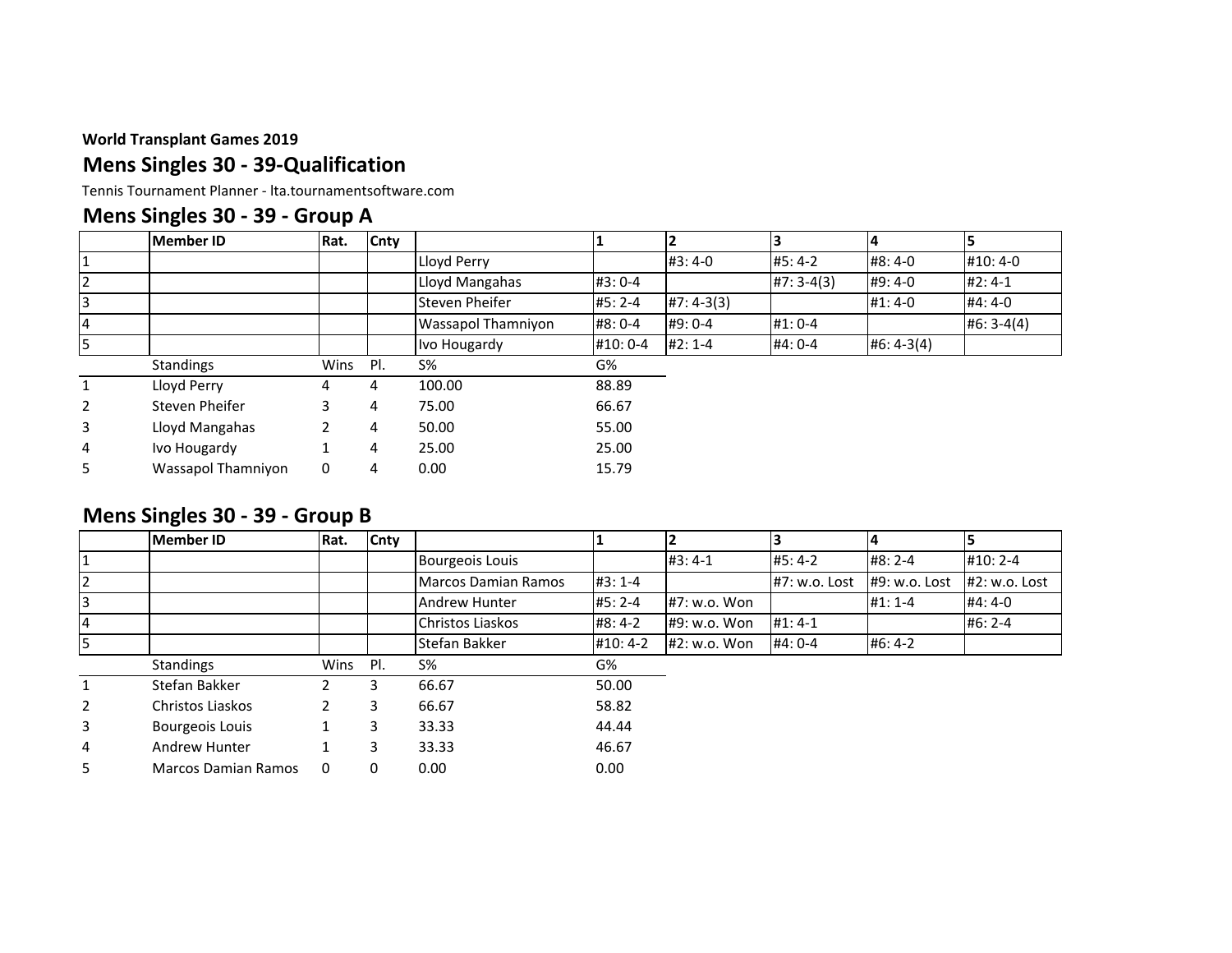# **Mens Singles 30 - 39**

|   | <b>Member ID</b> | Rat. Cnty | <b>Semifinals</b> | Final            | Winner         |
|---|------------------|-----------|-------------------|------------------|----------------|
|   |                  |           |                   |                  |                |
|   |                  |           | Lloyd Perry [1]   |                  |                |
|   |                  |           |                   | Christos Liaskos |                |
|   |                  |           | Christos Liaskos  | $#1: 4-3(6)$ 4-2 |                |
|   |                  |           |                   |                  | Steven Pheifer |
|   |                  |           | Steven Pheifer    |                  | #3:4-14-0      |
|   |                  |           |                   | Steven Pheifer   |                |
| 4 |                  |           | Stefan Bakker     | #2:4-24-0        |                |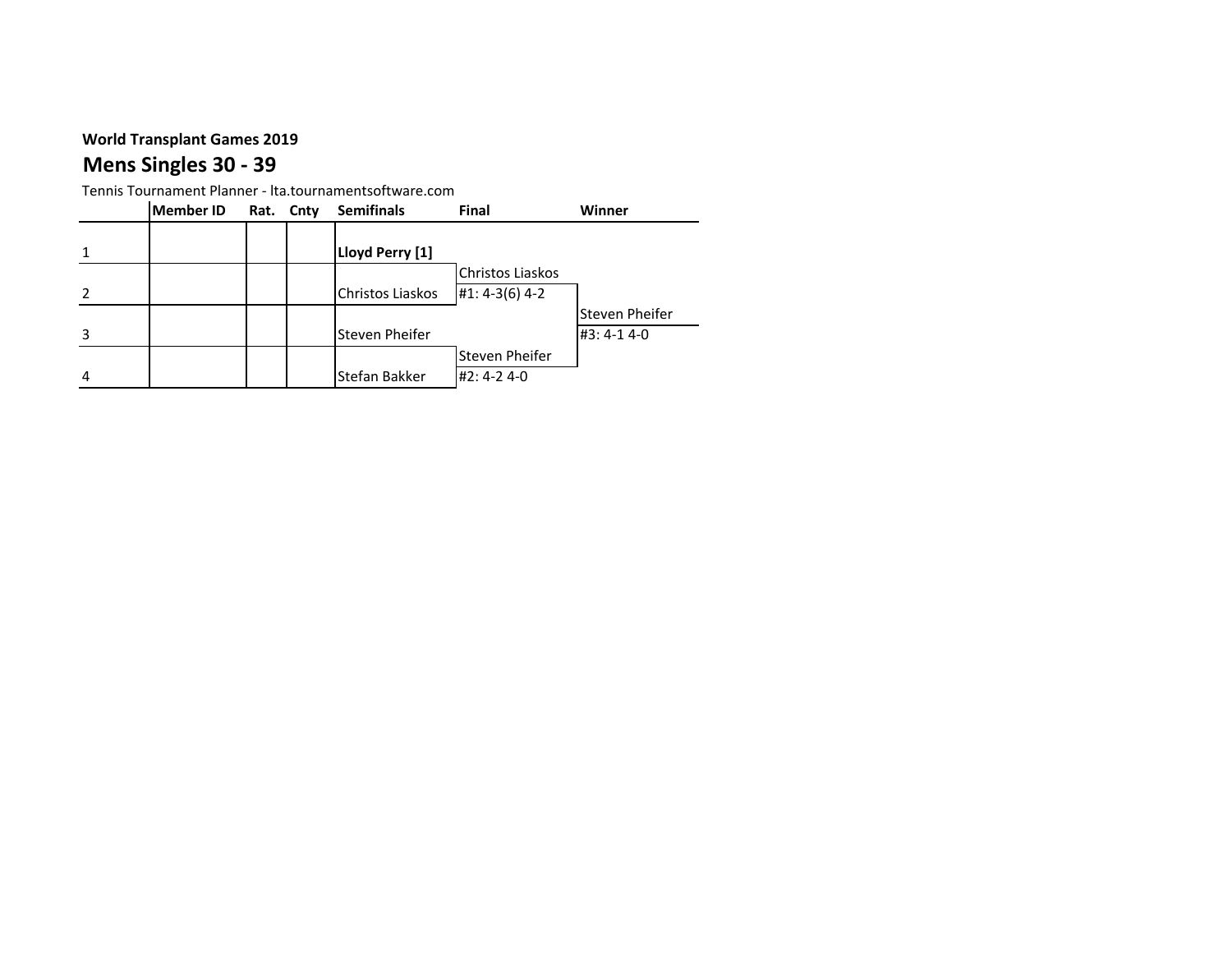#### **Men's Singles 40 - 49-Qualification**

Tennis Tournament Planner - lta.tournamentsoftware.com

#### **Men's Singles 40 - 49 - Group A**

|    | <b>Member ID</b>          | Rat. |                           |           |           |          |          |
|----|---------------------------|------|---------------------------|-----------|-----------|----------|----------|
|    |                           |      | Ludovic Bel               |           | #3: 0-4   | #5:4-0   | $#2:1-4$ |
| 2  |                           |      | Ariel Guillermo Baragiola | #3:4-0    |           | $#1:4-0$ | #6: 4-1  |
| l3 |                           |      | Aodhagan Cullen           | #5: 0-4   | $#1: 0-4$ |          | #4: 0-4  |
| 14 |                           |      | Gerald Losch              | $#2: 4-1$ | $#6: 1-4$ | #4:4-0   |          |
|    | <b>Standings</b>          | Wins | PI.                       | S%        | G%        |          |          |
| 1  | Ariel Guillermo Baragiola | 3    |                           | 100.00    | 92.31     |          |          |
| 2  | Gerald Losch              |      |                           | 66.67     | 64.29     |          |          |
| 3  | Ludovic Bel               |      |                           | 33.33     | 38.46     |          |          |
| 4  | Aodhagan Cullen           |      |                           | 0.00      | 0.00      |          |          |

#### **Men's Singles 40 - 49 - Group B**

| <b>Member ID</b> | Rat. |                  |              |               |               |               |
|------------------|------|------------------|--------------|---------------|---------------|---------------|
|                  |      | Alessandro Pege  |              | #3: w.o. Lost | #5: w.o. Lost | #2: w.o. Lost |
|                  |      | Tomas Burda      | #3: w.o. Won |               | $#1: 4-2$     | #6: w.o. Lost |
|                  |      | Fernando Miranda | #5: w.o. Won | $#1: 2-4$     |               | $#4: 4-3(7)$  |
|                  |      | Sergio Parez     | #2: w.o. Won | #6: w.o. Won  | $#4:3-4(7)$   |               |
| Standings        |      |                  | S%           | G%            |               |               |
| Fernando Miranda |      |                  | 100.00       | 57.14         |               |               |
| Sergio Parez     |      |                  | 0.00         | 42.86         |               |               |
| Tomas Burda      |      | 0                | 0.00         | 0.00          |               |               |
| Alessandro Pege  |      |                  | 0.00         | 0.00          |               |               |
|                  |      |                  | Wins Pl.     |               |               |               |

#### **Men's Singles 40 - 49 - Group C**

|                | <b>Member ID</b>     | Rat. |                      |               |              |               |               |
|----------------|----------------------|------|----------------------|---------------|--------------|---------------|---------------|
|                |                      |      | Cristian Damian Goya |               | #3: w.o. Won | #5:4-1        | $#2: 4-1$     |
| 2              |                      |      | Paul Tucker          | #3: w.o. Lost |              | #1: w.o. Lost | #6: w.o. Lost |
| 13             |                      |      | Thor Bloomfield      | $#5:1-4$      | #1: w.o. Won |               | #4: 0-4       |
| 14             |                      |      | Kurt De Graaf        | $#2: 1-4$     | #6: w.o. Won | $#4:4-0$      |               |
|                | <b>Standings</b>     | Wins | - Pl.                | $S\%$         | G%           |               |               |
| 1              | Cristian Damian Goya |      |                      | 100.00        | 80.00        |               |               |
| $\overline{2}$ | Kurt De Graaf        |      |                      | 50.00         | 55.56        |               |               |
| 3              | Thor Bloomfield      |      |                      | 0.00          | 11.11        |               |               |
| 4              | Paul Tucker          |      |                      | 0.00          | 0.00         |               |               |

#### **Men's Singles 40 - 49 - Group D**

|   | <b>Member ID</b>     | Rat. |                      |               |                 |                |                |
|---|----------------------|------|----------------------|---------------|-----------------|----------------|----------------|
|   |                      |      | <b>Bart Rienties</b> |               | $#3:1-4$        | #5: w.o. Won   | #2: w.o. Won   |
|   |                      |      | Dawid Van Den Berg   | $#3:4-1$      |                 | #1:            | #6: w.o. Won   |
|   |                      |      | Rodolfo Avila        | #5: w.o. Lost | #1.             |                | #4: Not Played |
|   |                      |      | Mario Silva          | #2: w.o. Lost | $#6: w.o.$ Lost | #4: Not Played |                |
|   | <b>Standings</b>     | Wins | PI.                  | S%            | G%              |                |                |
|   | Dawid Van Den Berg   |      |                      | 100.00        | 80.00           |                |                |
| 2 | <b>Bart Rienties</b> | 0    |                      | 0.00          | 20.00           |                |                |
| 4 | Rodolfo Avila        | 0    |                      | 0.00          | 0.00            |                |                |
| 4 | Mario Silva          | 0    |                      | 0.00          | 0.00            |                |                |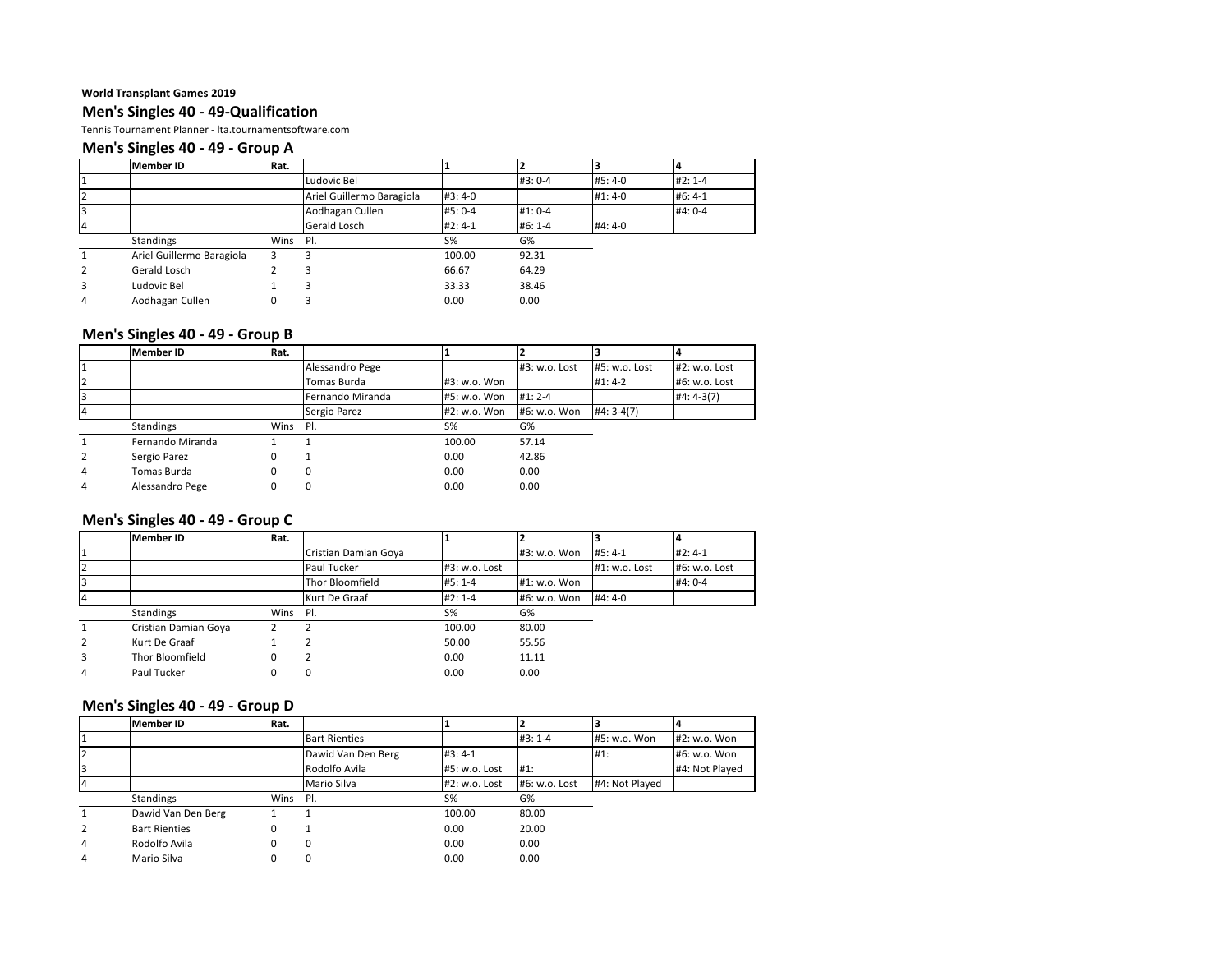### **Men's Singles 40 - 49**

|                | <b>Member ID</b> | Rat. | Quarterfinals                 | <b>Semifinals</b>             | Final                         | Winner                        |
|----------------|------------------|------|-------------------------------|-------------------------------|-------------------------------|-------------------------------|
| $\mathbf{1}$   |                  |      | Ariel Guillermo Baragiola [1] |                               |                               |                               |
|                |                  |      |                               | Ariel Guillermo Baragiola [1] |                               |                               |
| $\overline{2}$ |                  |      | Kurt De Graaf                 | #1:4-04-0                     |                               |                               |
|                |                  |      |                               |                               | Ariel Guillermo Baragiola [1] |                               |
| $\mathbf{3}$   |                  |      | Dawid Van Den Berg [4]        |                               | #5: 3-0 Ret.                  |                               |
|                |                  |      |                               | Sergio Parez                  |                               |                               |
| 4              |                  |      | Sergio Parez                  | #2: 2-4 4-1 10-8              |                               |                               |
|                |                  |      |                               |                               |                               | Ariel Guillermo Baragiola [1] |
| 5              |                  |      | Gerald Losch                  |                               |                               | #7: 4-2 4-2                   |
|                |                  |      |                               | Gerald Losch                  |                               |                               |
| 6              |                  |      | Cristian Damian Goya [3]      | #3: 4-1 4-1                   |                               |                               |
|                |                  |      |                               |                               | Gerald Losch                  |                               |
| $\overline{7}$ |                  |      | <b>Bart Rienties</b>          |                               | #6: 4-1 4-1                   |                               |
|                |                  |      |                               | Fernando Miranda              |                               |                               |
| 8              |                  |      | Fernando Miranda              | #4: 4-0 4-1                   |                               |                               |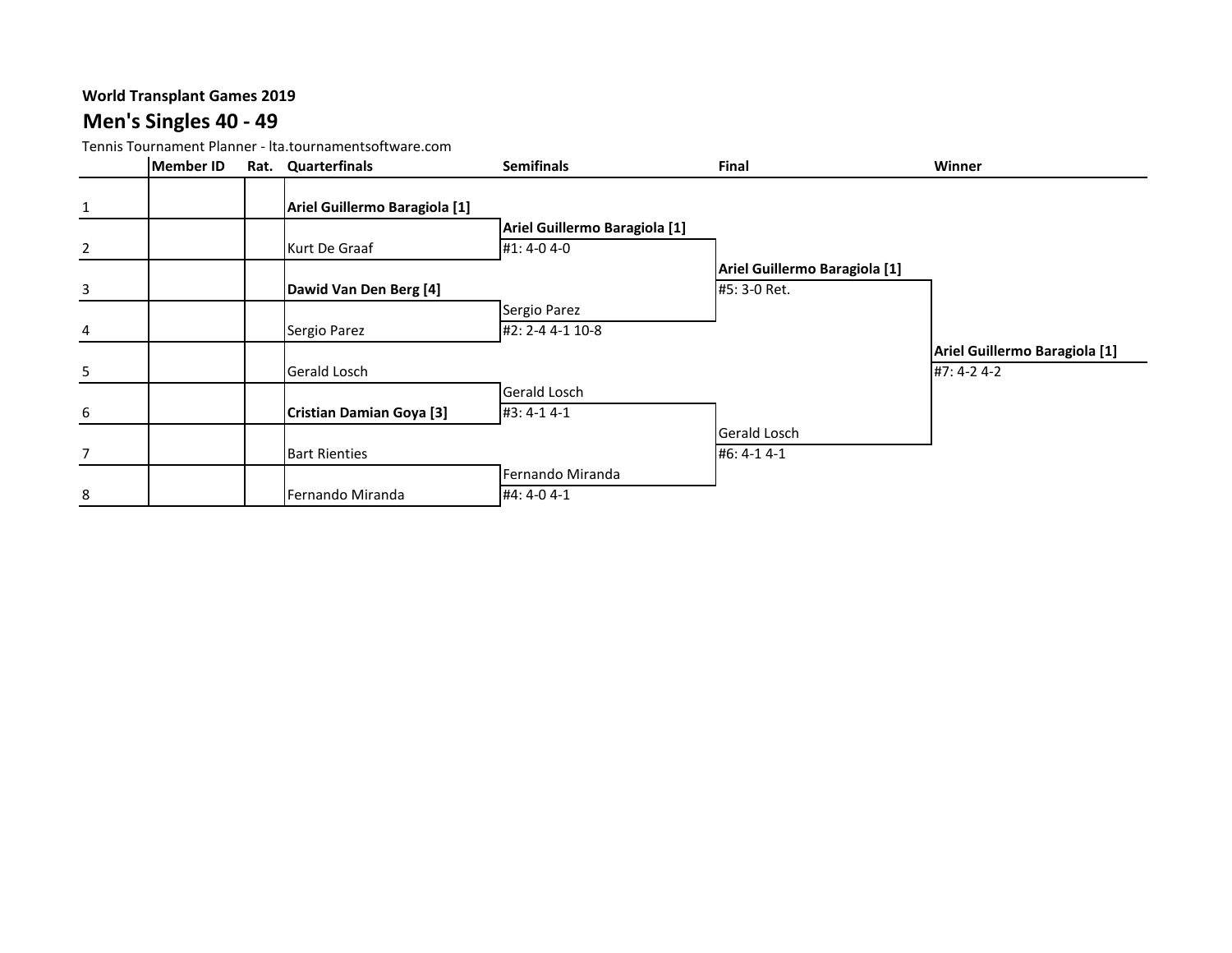#### **Men's Singles 50 - 59-Qualification**

Tennis Tournament Planner - lta.tournamentsoftware.com

#### **Men's Singles 50 - 59 - Group A**

|                | <b>Member ID</b> | Rat. | Cnty     |                 |               |               |               | $\mathsf{I}4$ |         |
|----------------|------------------|------|----------|-----------------|---------------|---------------|---------------|---------------|---------|
|                |                  |      |          | Edson Arakaki   |               | #3: 0-4       | $#5: 4-3(5)$  | #8: w.o. Won  | #10: R5 |
| $\overline{2}$ |                  |      |          | Patrick Gervais | $#3:4-0$      |               | $#7:4-0$      | #9: w.o. Won  | #2: R1  |
| 3              |                  |      |          | William Edey    | $#5: 3-4(5)$  | $#7:0-4$      |               | #1: w.o. Won  | #4: R2  |
| 14             |                  |      |          | Gawie Marx      | #8: w.o. Lost | #9: w.o. Lost | #1: w.o. Lost |               | #6: R3  |
| 5              |                  |      |          | Bye             | #10: R5       | #2: R1        | #4: R2        | #6: R3        |         |
|                | Standings        | Wins | PI.      | $S\%$           | G%            |               |               |               |         |
| $\mathbf{1}$   | Patrick Gervais  |      | 2        | 100.00          | 100.00        |               |               |               |         |
| $\overline{2}$ | Edson Arakaki    |      | 2        | 50.00           | 36.36         |               |               |               |         |
| 3              | William Edev     | 0    | 2        | 0.00            | 27.27         |               |               |               |         |
| 5.             | Gawie Marx       | 0    | $\Omega$ | 0.00            | 0.00          |               |               |               |         |
| 5              |                  | 0    | $\Omega$ | 0.00            | 0.00          |               |               |               |         |

#### **Men's Singles 50 - 59 - Group B**

|                | <b>Member ID</b>          | Rat. | Cnty |                           |          |              |             | 4           | 5       |
|----------------|---------------------------|------|------|---------------------------|----------|--------------|-------------|-------------|---------|
|                |                           |      |      | Piotr Chojnacki           |          | $#3:4-0$     | #5:4-0      | #8:4-0      | #10: R5 |
|                |                           |      |      | Jan Pulles                | $#3:0-4$ |              | $#7:3-4(5)$ | #9: 4-3(4)  | #2: R1  |
|                |                           |      |      | Michael Bradfield         | #5: 0-4  | $#7: 4-3(5)$ |             | $#1: 1 - 4$ | #4: R2  |
| $\overline{a}$ |                           |      |      | <b>Rudolf Simon Dorst</b> | #8: 0-4  | $#9: 3-4(4)$ | $#1: 4-1$   |             | #6: R3  |
| 5              |                           |      |      | Bye                       | #10: R5  | #2: R1       | #4: R2      | #6: R3      |         |
|                | <b>Standings</b>          | Wins | PI.  | $S\%$                     | G%       |              |             |             |         |
| 1              | Piotr Chojnacki           | 3    | 3    | 100.00                    | 100.00   |              |             |             |         |
| $\overline{2}$ | <b>Rudolf Simon Dorst</b> |      | 3    | 33.33                     | 43.75    |              |             |             |         |
| 3              | Jan Pulles                |      | 3    | 33.33                     | 38.89    |              |             |             |         |
| 4              | Michael Bradfield         |      | 3    | 33.33                     | 31.25    |              |             |             |         |
| 5              |                           |      | 0    | 0.00                      | 0.00     |              |             |             |         |

#### **Men's Singles 50 - 59 - Group C**

|                | <b>Member ID</b>      | Rat. | Cnty |                       |              |             |           |           |          |
|----------------|-----------------------|------|------|-----------------------|--------------|-------------|-----------|-----------|----------|
|                |                       |      |      | Haroldo Costa         |              | $#3:3-4(2)$ | $#5:1-4$  | #8: 2-4   | #10: 0-4 |
|                |                       |      |      | Laurence Smith        | $#3: 4-3(2)$ |             | $#7:2-4$  | #9: 0-4   | $#2:0-4$ |
| 3              |                       |      |      | Hitoshi Totsuka       | $#5: 4-1$    | $#7:4-2$    |           | $#1: 1-4$ | #4: 0-4  |
| 4              |                       |      |      | Marcelo Roberto Silva | $#8:4-2$     | #9:4-0      | $#1: 4-1$ |           | #6: 0-4  |
| 5              |                       |      |      | Ian Tennant           | #10:4-0      | $#2:4-0$    | #4:4-0    | #6:4-0    |          |
|                | Standings             | Wins | PI.  | $S\%$                 | G%           |             |           |           |          |
| $\mathbf{1}$   | lan Tennant           | 4    | 4    | 100.00                | 100.00       |             |           |           |          |
| $\overline{2}$ | Marcelo Roberto Silva | 3    | 4    | 75.00                 | 63.16        |             |           |           |          |
| 3              | Hitoshi Totsuka       |      | 4    | 50.00                 | 45.00        |             |           |           |          |
| 4              | Laurence Smith        |      | 4    | 25.00                 | 28.57        |             |           |           |          |
| 5              | Haroldo Costa         | 0    | 4    | 0.00                  | 27.27        |             |           |           |          |

#### **Men's Singles 50 - 59 - Group D**

|                | <b>Member ID</b>      | Rat. | <b>Cnty</b> |                        |         |           | 13        |           |          |
|----------------|-----------------------|------|-------------|------------------------|---------|-----------|-----------|-----------|----------|
|                |                       |      |             | Bye                    |         | #3: R2    | #5: R3    | #8: R4    | #10: R5  |
|                |                       |      |             | <b>Martin Svendsen</b> | #3: R2  |           | #7: 0-4   | #9:4-0    | $#2:0-4$ |
|                |                       |      |             | Lukasz Bojanowski      | #5: R3  | #7:4-0    |           | $#1: 4-0$ | $#4:4-2$ |
|                |                       |      |             | Roland Borderwijk Mba  | #8: R4  | #9: 0-4   | $#1: 0-4$ |           | #6:4-0   |
|                |                       |      |             | Laszlo Hegyesi         | #10: R5 | $#2: 4-0$ | $#4:2-4$  | #6: 0-4   |          |
|                | Standings             | Wins | PI.         | $S\%$                  | G%      |           |           |           |          |
|                | Lukasz Bojanowski     | 3    | 3           | 100.00                 | 85.71   |           |           |           |          |
| $\overline{2}$ | Laszlo Hegyesi        |      | 3           | 33.33                  | 42.86   |           |           |           |          |
| 3              | Martin Svendsen       |      | 3           | 33.33                  | 33.33   |           |           |           |          |
| 4              | Roland Borderwijk Mba |      | 3           | 33.33                  | 33.33   |           |           |           |          |
| 5              |                       | 0    | 0           | 0.00                   | 0.00    |           |           |           |          |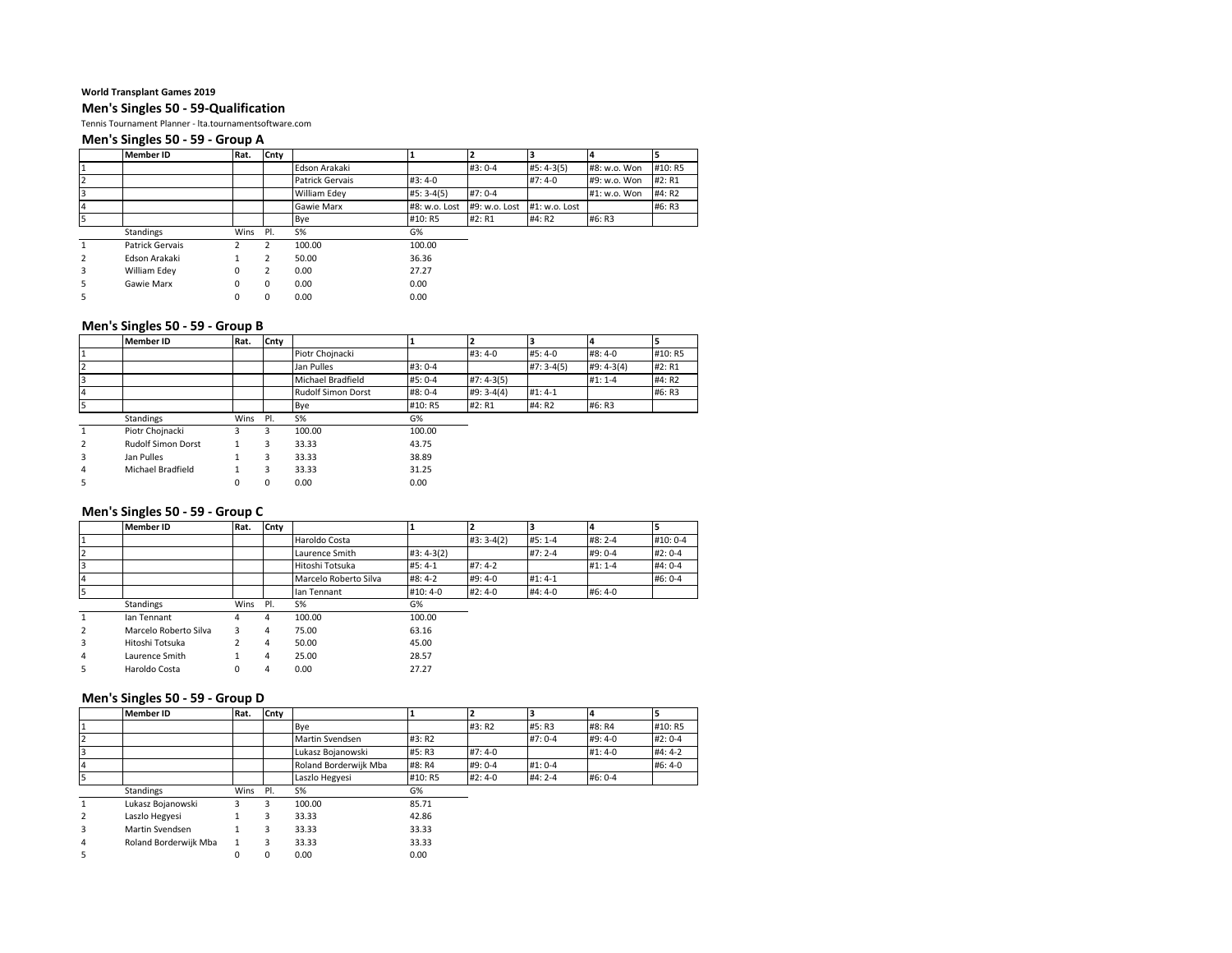# **Men's Singles 50 - 59**

|                | Member ID | Rat. Cnty | <b>Quarterfinals</b>   | <b>Semifinals</b>      | Final                 | Winner              |
|----------------|-----------|-----------|------------------------|------------------------|-----------------------|---------------------|
| $\mathbf{1}$   |           |           | <b>Patrick Gervais</b> |                        |                       |                     |
|                |           |           |                        | <b>Patrick Gervais</b> |                       |                     |
| $\overline{2}$ |           |           | Marcelo Roberto Silva  | #1: 4-1 4-0            |                       |                     |
|                |           |           |                        |                        | Lukasz Bojanowski [4] |                     |
| $\overline{3}$ |           |           | Lukasz Bojanowski [4]  |                        | #5: 4-1 3-4(4) 10-6   |                     |
|                |           |           |                        | Lukasz Bojanowski [4]  |                       |                     |
| 4              |           |           | Rudolf Simon Dorst     | $#2: 4-1 4-1$          |                       |                     |
|                |           |           |                        |                        |                       | Piotr Chojnacki [2] |
| 5              |           |           | Edson Arakaki [1]      |                        |                       | $#7: 4-1 4-3(1)$    |
|                |           |           |                        | lan Tennant [3]        |                       |                     |
| 6              |           |           | Ian Tennant [3]        | #3: 4-1 4-0            |                       |                     |
|                |           |           |                        |                        | Piotr Chojnacki [2]   |                     |
| $7^{\circ}$    |           |           | Laszlo Hegyesi         |                        | #6: 4-1 4-2           |                     |
|                |           |           |                        | Piotr Chojnacki [2]    |                       |                     |
| 8              |           |           | Piotr Chojnacki [2]    | #4: 4-0 4-1            |                       |                     |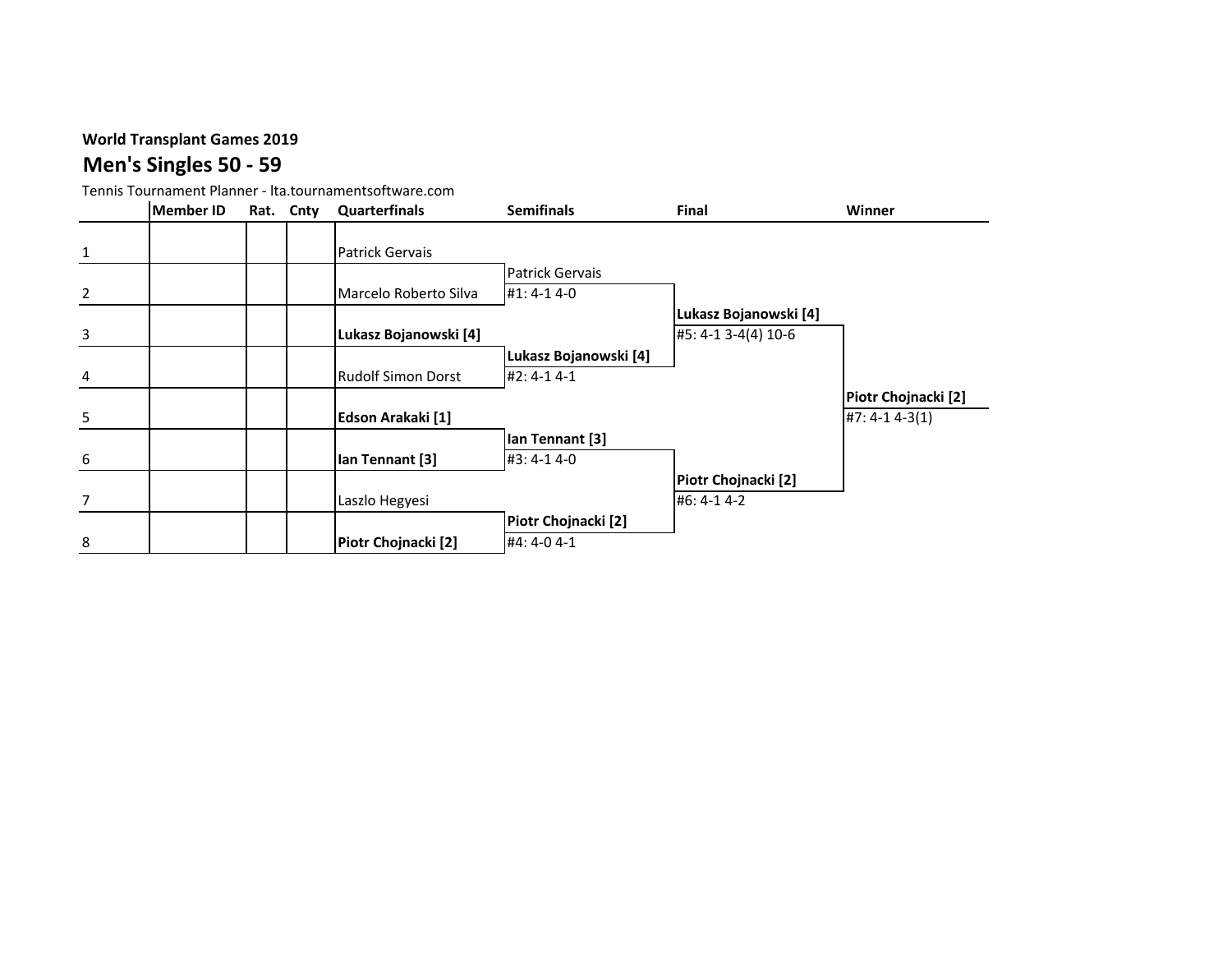### **Mens Singles 60 - 69-Qualification**

Tennis Tournament Planner - lta.tournamentsoftware.com

# **Mens Singles 60 - 69 - Group A**

|   | <b>Member ID</b>  | Rat. | Cnty           |                   |         |         | 3        |        |
|---|-------------------|------|----------------|-------------------|---------|---------|----------|--------|
|   |                   |      |                | Pater Dobos       |         | #3: 2-4 | #5:4-0   | #2: R1 |
|   |                   |      |                | Dominique Barraux | #3:4-2  |         | $#1:4-0$ | #6: R3 |
|   |                   |      |                | Oliver Hale       | #5: 0-4 | #1:0-4  |          | #4: R2 |
|   |                   |      |                | Bye               | #2: R1  | #6: R3  | #4: R2   |        |
|   | <b>Standings</b>  | Wins | PI.            | $S\%$             | G%      |         |          |        |
|   | Pater Dobos       | 2    | 2              | 50.00             | 60.00   |         |          |        |
| 2 | Dominique Barraux |      | $\overline{2}$ | 100.00            | 80.00   |         |          |        |
| 3 | Oliver Hale       | 0    | 2              | 0.00              | 0.00    |         |          |        |
| 4 |                   | 0    | 0              | 0.00              | 0.00    |         |          |        |

### **Mens Singles 60 - 69 - Group B**

|   | <b>Member ID</b> | Rat. | Cnty           |                 |           |        | 3        | 4        |
|---|------------------|------|----------------|-----------------|-----------|--------|----------|----------|
|   |                  |      |                | Miguel Monteiro |           | #3: R2 | $#5:4-1$ | $#2:4-0$ |
|   |                  |      |                | Bye             | #3: R2    |        | #1: R1   | #6: R3   |
|   |                  |      |                | Robert Kopecky  | $#5:1 -4$ | #1: R1 |          | #4: 4-0  |
|   |                  |      |                | Graeme Gunn     | $#2:0-4$  | #6: R3 | #4: 0-4  |          |
|   | <b>Standings</b> | Wins | PI.            | <b>S%</b>       | G%        |        |          |          |
|   | Miguel Monteiro  | 2    | 2              | 100.00          | 88.89     |        |          |          |
|   | Robert Kopecky   |      | $\overline{2}$ | 50.00           | 55.56     |        |          |          |
| 3 | Graeme Gunn      | 0    | 2              | 0.00            | 0.00      |        |          |          |
| 4 |                  | 0    | 0              | 0.00            | 0.00      |        |          |          |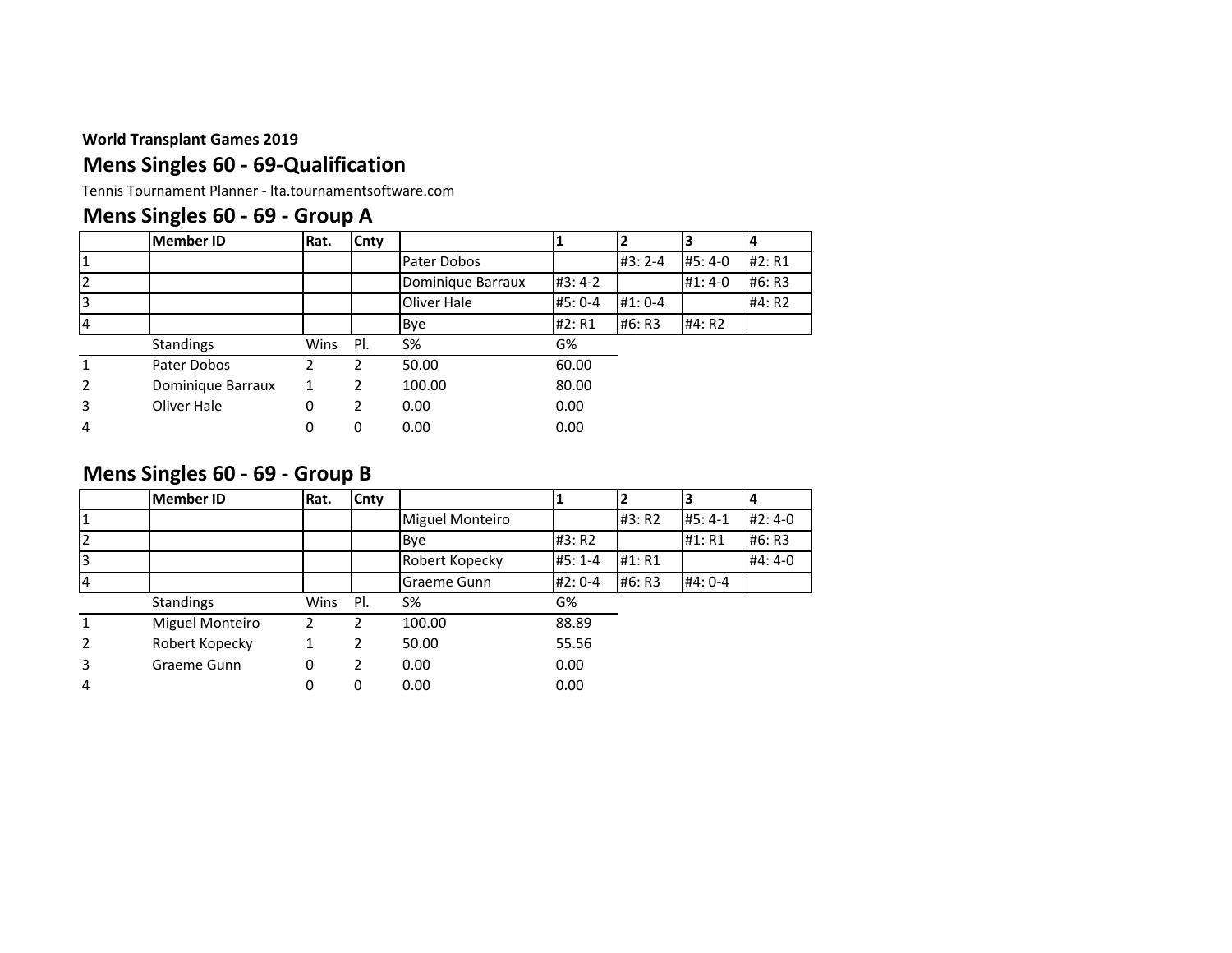# **Mens Singles 60 - 69**

|                | Member ID | Rat. Cnty | <b>Semifinals</b>         | Final                      | Winner                |
|----------------|-----------|-----------|---------------------------|----------------------------|-----------------------|
|                |           |           |                           |                            |                       |
| 1              |           |           | Dominique Barraux [1]     |                            |                       |
|                |           |           |                           | Dominique Barraux [1]      |                       |
| $\mathcal{L}$  |           |           | <b>Robert Kopecky [3]</b> | $#1: 4-1 4-0$              |                       |
|                |           |           |                           |                            | Dominique Barraux [1] |
| 3              |           |           | <b>Pater Dobos [4]</b>    |                            | $#3: 4-1 4-1$         |
|                |           |           |                           | <b>Miguel Monteiro [2]</b> |                       |
| $\overline{4}$ |           |           | Miguel Monteiro [2]       | #2: 2-4 4-0 10-5           |                       |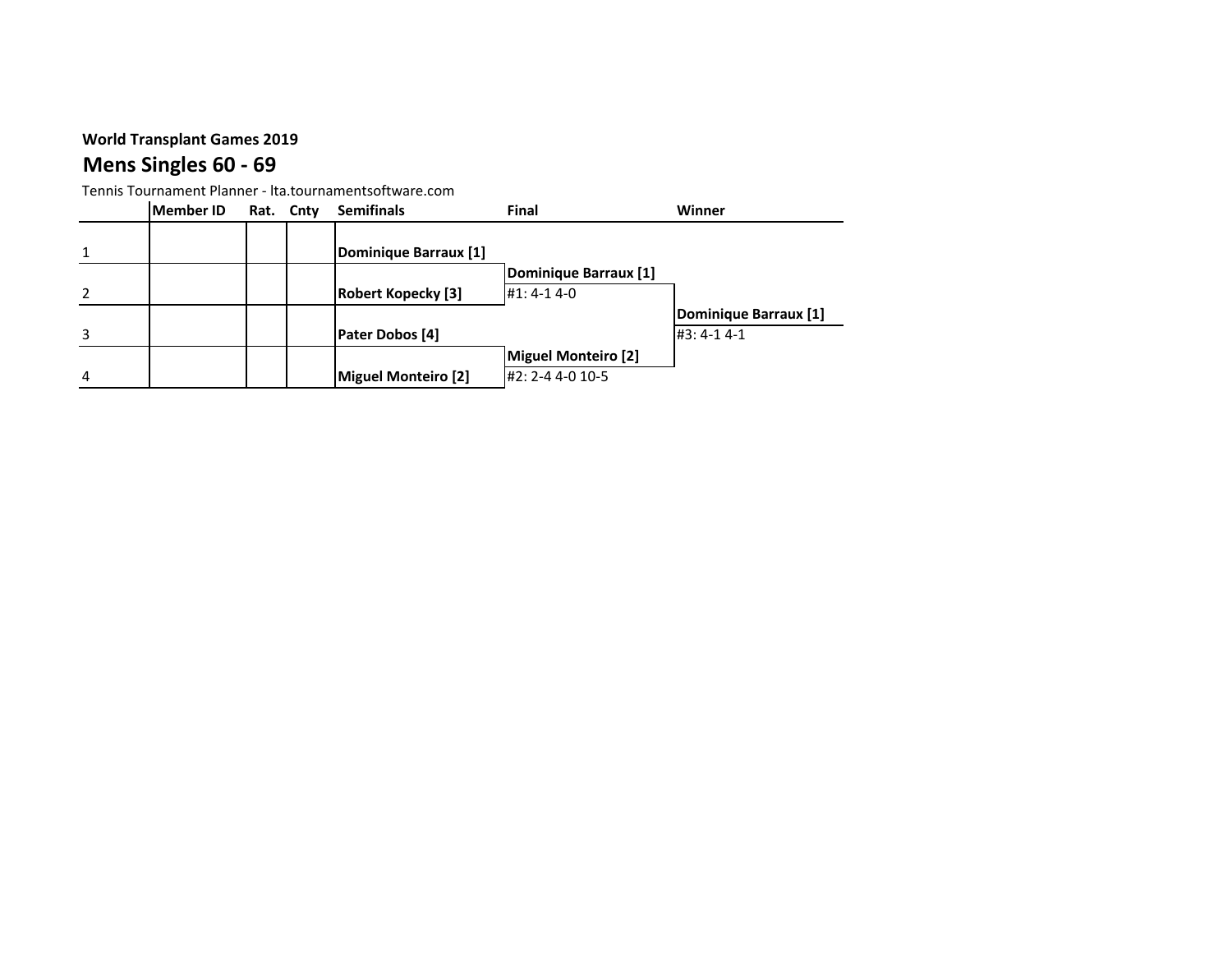# **Men's Singles 70 - 79**

|                | <b>Member ID</b> | Rat. | Cnty |                           |              |             |                   |               |               |
|----------------|------------------|------|------|---------------------------|--------------|-------------|-------------------|---------------|---------------|
|                |                  |      |      | Steven Lyons [1]          |              | #3:4-04-0   | #5: 2-4 0-4       | #8: 2-4 1-4   | #10: 4-0 4-0  |
|                |                  |      |      | <b>Vincent Fearon [2]</b> | #3: 0-4 0-4  |             | $#7: 0-4 0-4$     | #9: 0-4 0-4   | $#2: 4-0 4-0$ |
|                |                  |      |      | Michael Grundy [3]        | #5: 4-2 4-0  | #7: 4-0 4-0 |                   | $#1: 4-2 4-1$ | #4: 4-0 4-0   |
| <b>4</b>       |                  |      |      | Ben Wilson [4]            | #8: 4-2 4-1  | #9: 4-0 4-0 | $#1: 2 - 4 1 - 4$ |               | #6:4-04-0     |
|                |                  |      |      | George Eros               | #10: 0-4 0-4 | #2: 0-4 0-4 | #4: 0-4 0-4       | #6: 0-4 0-4   |               |
|                | <b>Standings</b> | Wins | PI.  | <b>S%</b>                 | G%           |             |                   |               |               |
|                | Michael Grundy   | 4    | 4    | 100.00                    | 86.49        |             |                   |               |               |
| $\overline{2}$ | Ben Wilson       | 3    | 4    | 75.00                     | 71.05        |             |                   |               |               |
| 3              | Steven Lyons     | 2    | 4    | 50.00                     | 56.76        |             |                   |               |               |
| 4              | Vincent Fearon   |      | 4    | 25.00                     | 25.00        |             |                   |               |               |
| 5.             | George Eros      | 0    | 4    | 0.00                      | 0.00         |             |                   |               |               |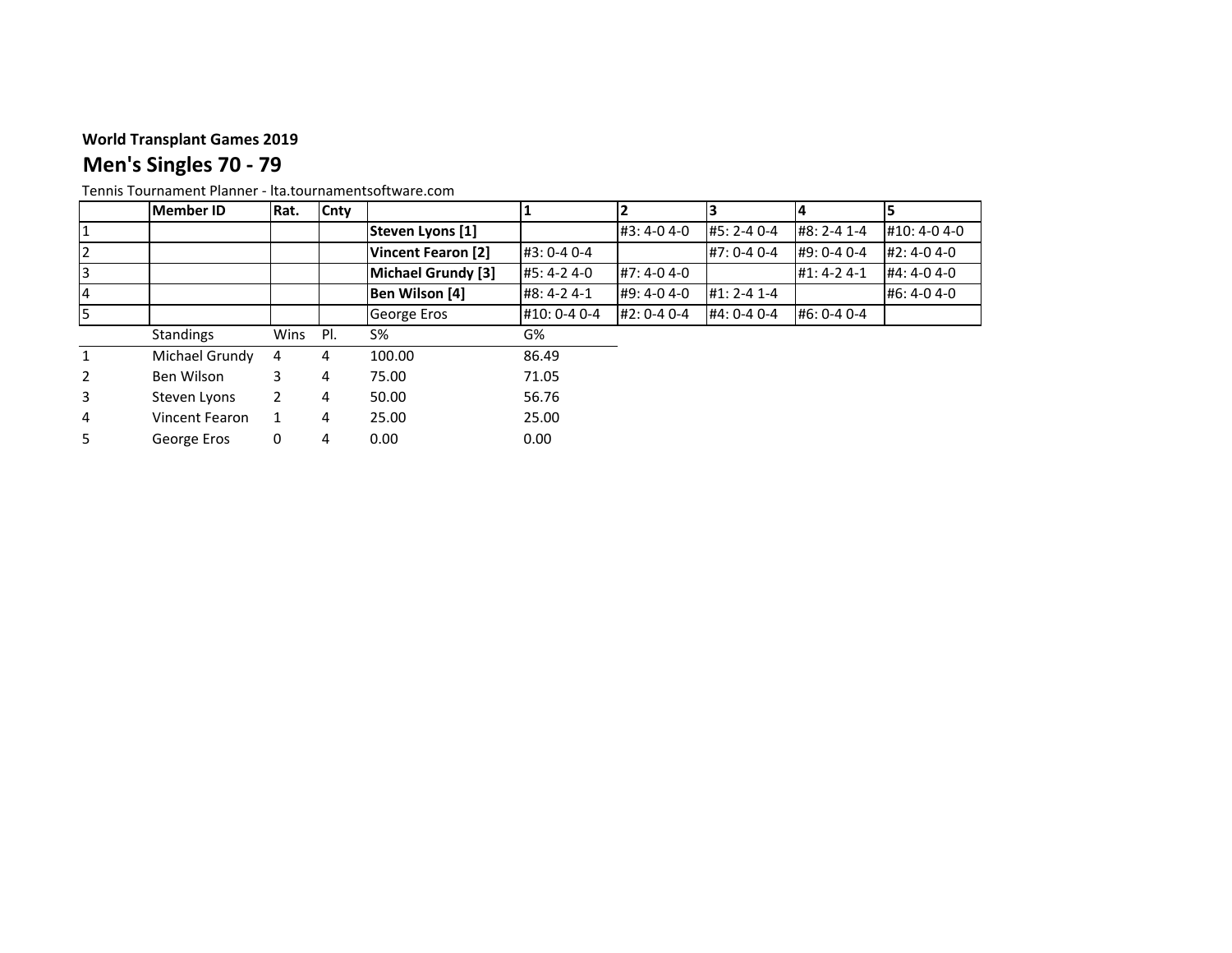# **Women's Singles 18 - 29**

|                | <b>Member ID</b>      | Rat. | Cnty |                           |                |                   |                  | 14            |                |
|----------------|-----------------------|------|------|---------------------------|----------------|-------------------|------------------|---------------|----------------|
|                |                       |      |      | <b>Emilie Dafflon [1]</b> |                | #3:4-14-0         | #5: 0-4 0-4      | #8: 4-1 4-1   | #10: w.o. Won  |
| $\overline{2}$ |                       |      |      | Ivett Jakab [2]           | #3: 1-4 0-4    |                   | #7: 2-4 4-1 10-8 | $#9: 4-2 4-0$ | $#2: w.o.$ Won |
| 3              |                       |      |      | <b>Flora King [3]</b>     | #5:4-04-0      | #7: 4-2 1-4 8-10  |                  | #1:4-04-0     | $#4: w.o.$ Won |
| $\overline{4}$ |                       |      |      | Valeria Orozco            | #8: 1-4 1-4    | $#9: 2 - 4 0 - 4$ | $#1: 0-4 0-4$    |               | #6: w.o. Won   |
| 5              |                       |      |      | Ekaterina Tkacheva        | #10: w.o. Lost | $#2: w.o.$ Lost   | $#4: w.o.$ Lost  | #6: w.o. Lost |                |
|                | <b>Standings</b>      | Wins | PI.  | S%                        | G%             |                   |                  |               |                |
| $\mathbf{1}$   | Flora King            |      |      |                           |                |                   |                  |               |                |
|                |                       |      | 3    | 71.43                     | 64.44          |                   |                  |               |                |
| 2              | <b>Emilie Dafflon</b> |      | 3    | 66.67                     | 59.26          |                   |                  |               |                |
| 3              | Ivett Jakab           |      | 3.   | 57.14                     | 52.08          |                   |                  |               |                |
| 4              | Valeria Orozco        | 0    | 3    | 0.00                      | 14.29          |                   |                  |               |                |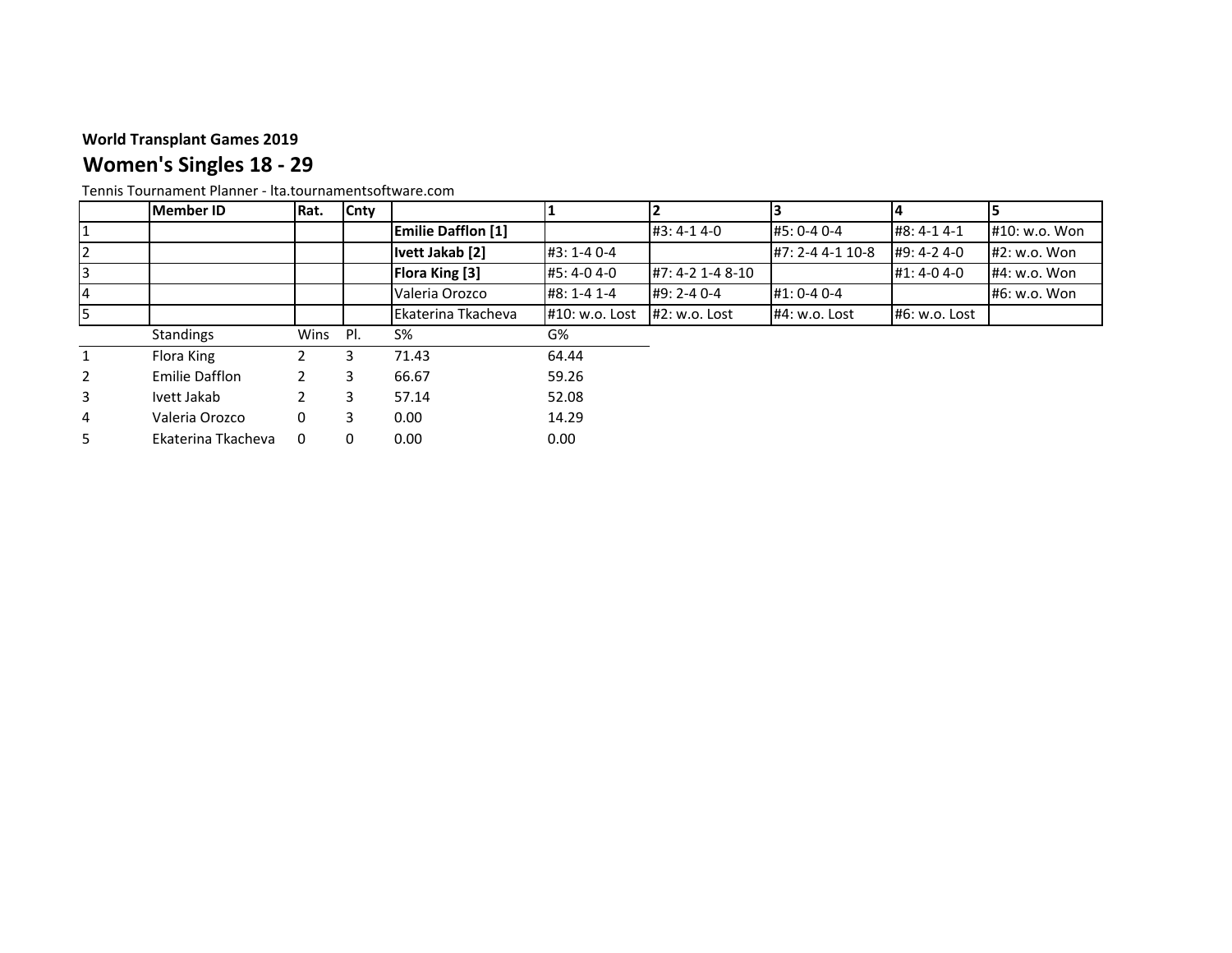### **Women's Singles 30 - 39-Qualification**

Tennis Tournament Planner - lta.tournamentsoftware.com

### **Women's Singles 30 - 39 - Group A**

|                | <b>Member ID</b>   | Rat. | <b>Cnty</b>    |                    |          |        |          |         |
|----------------|--------------------|------|----------------|--------------------|----------|--------|----------|---------|
|                |                    |      |                | Hilary Hoagwood    |          | #3: R2 | #5: 0-4  | #2: 0-4 |
|                |                    |      |                | Bye                | #3: R2   |        | #1: R1   | #6: R3  |
|                |                    |      |                | Charlotte Eckstein | $#5:4-0$ | #1: R1 |          | #4: 0-4 |
| 14             |                    |      |                | Marta Nizzo        | $#2:4-0$ | #6: R3 | $H4:4-0$ |         |
|                | <b>Standings</b>   | Wins | PI.            | S%                 | G%       |        |          |         |
|                | Marta Nizzo        |      | $\overline{2}$ | 100.00             | 100.00   |        |          |         |
| $\overline{2}$ | Charlotte Eckstein |      | 2              | 50.00              | 50.00    |        |          |         |
| 3              | Hilary Hoagwood    | 0    | 2              | 0.00               | 0.00     |        |          |         |
| 4              |                    | 0    | 0              | 0.00               | 0.00     |        |          |         |

### **Women's Singles 30 - 39 - Group B**

|    | <b>Member ID</b>  | Rat. | Cnty |                   |          |           | 3        |
|----|-------------------|------|------|-------------------|----------|-----------|----------|
| '1 |                   |      |      | Sahar Mahdavipour |          | #2: 0-4   | $#3:2-4$ |
| 12 |                   |      |      | Rachel Eagleton   | $#2:4-0$ |           | $#1:4-0$ |
| 3  |                   |      |      | Maryam Sharifi    | $#3:4-2$ | $#1: 0-4$ |          |
|    | <b>Standings</b>  | Wins | PI.  | S%                | G%       |           |          |
| 1  | Rachel Eagleton   |      | 2    | 100.00            | 100.00   |           |          |
| 2  | Maryam Sharifi    |      | 2    | 50.00             | 40.00    |           |          |
|    | Sahar Mahdavipour | ი    |      | 0.00              | 20.00    |           |          |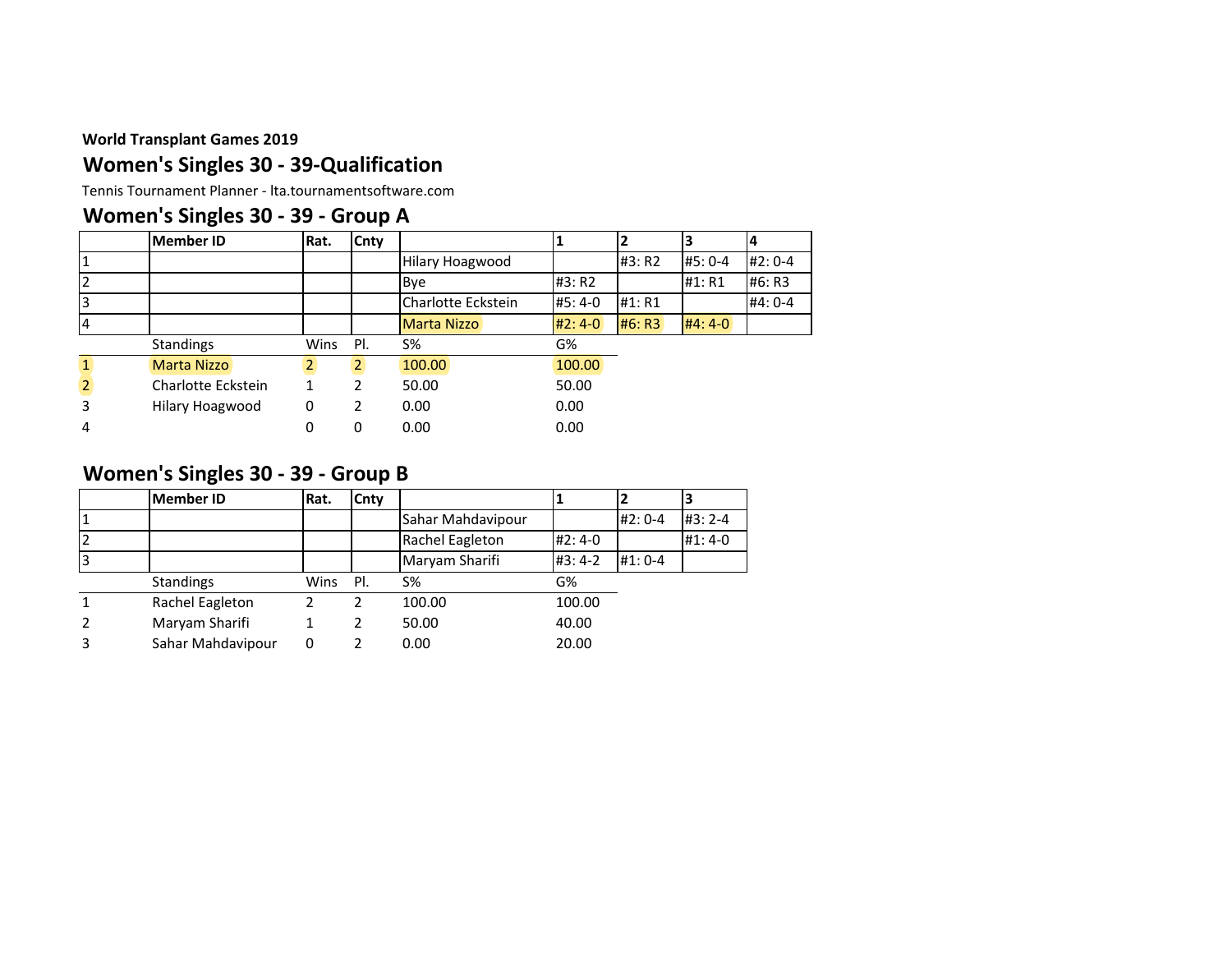# **Women's Singles 30 - 39**

|   | Member ID | Rat. Cnty | <b>Semifinals</b>          | Final                      | Winner                 |
|---|-----------|-----------|----------------------------|----------------------------|------------------------|
|   |           |           |                            |                            |                        |
|   |           |           | <b>Marta Nizzo [1]</b>     |                            |                        |
|   |           |           |                            | <b>Marta Nizzo [1]</b>     |                        |
|   |           |           | <b>Maryam Sharifi</b>      | $#1: 4-0 4-0$              |                        |
|   |           |           |                            |                            | <b>Marta Nizzo</b> [1] |
|   |           |           | Charlotte Eckstein         |                            | $#3: 4-1 4-1$          |
|   |           |           |                            | <b>Rachel Eagleton [2]</b> |                        |
| 4 |           |           | <b>Rachel Eagleton [2]</b> | #2:4-04-0                  |                        |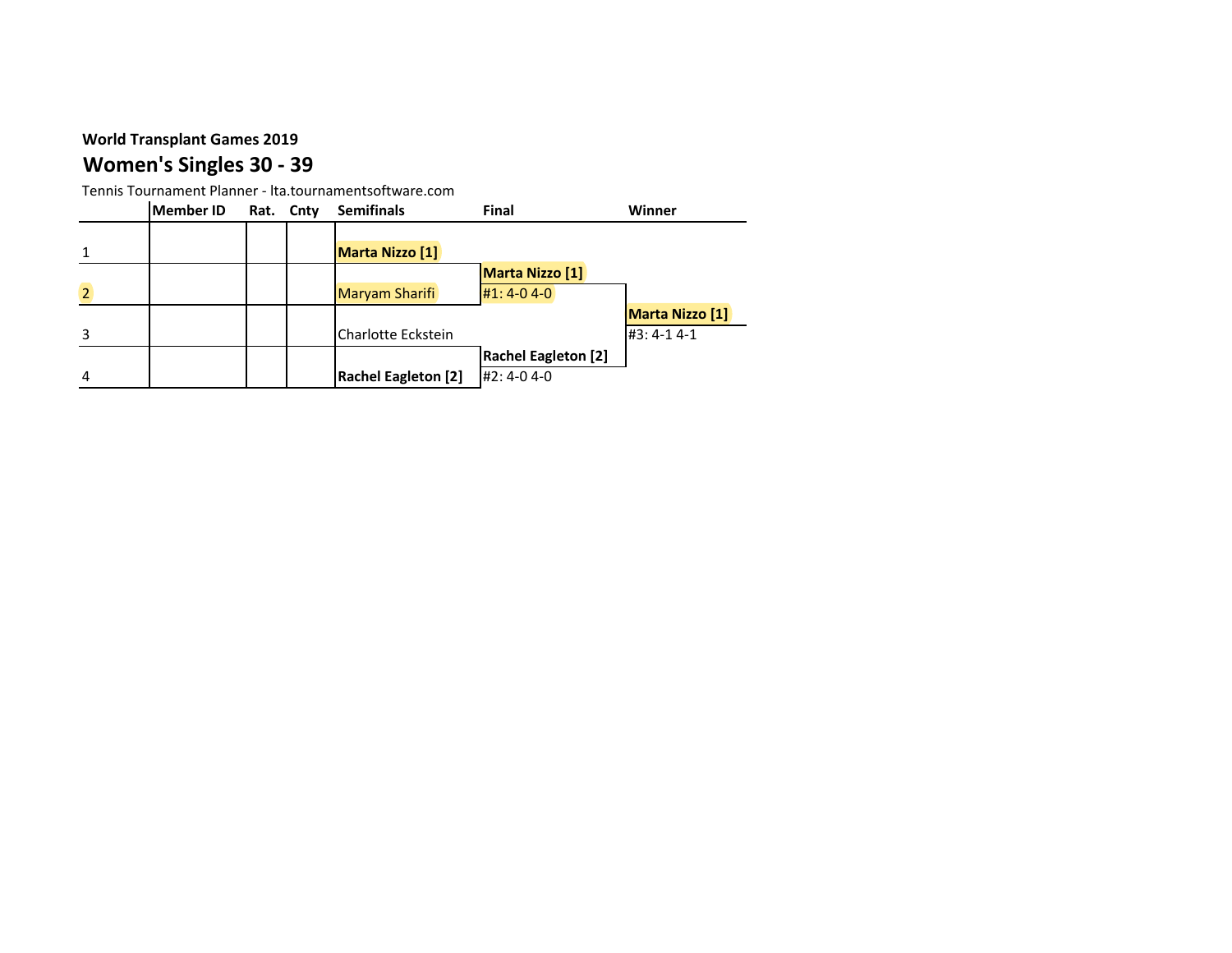# **Women's Singles 40 - 49**

|   | Member ID        | Rat. | Cnty |                               |                   |              |               |               |
|---|------------------|------|------|-------------------------------|-------------------|--------------|---------------|---------------|
|   |                  |      |      | Marina Lyons [1]              |                   | #3: w.o. Won | #5:4-04-0     | $#2: 4-1 4-1$ |
|   |                  |      |      | Marilee Chananie              | #3: w.o. Lost     |              | #1: w.o. Lost | #6: w.o. Lost |
|   |                  |      |      | #5: 0-4 0-4<br>Kristen Patton |                   | #1: w.o. Won |               | #4: 1-4 0-4   |
|   |                  |      |      | <b>Elke Bagus</b>             | $#2: 1 - 4 1 - 4$ | #6: w.o. Won | #4: 4-1 4-0   |               |
|   | <b>Standings</b> | Wins | PI.  | $S\%$                         | G%                |              |               |               |
|   | Marina Lyons     | 2    | 2    | 100.00                        | 88.89             |              |               |               |
|   | Elke Bagus       |      |      | 50.00                         | 52.63             |              |               |               |
| 3 | Kristen Patton   | 0    | 2    | 0.00                          | 5.88              |              |               |               |
| 4 | Marilee Chananie | 0    | 0    | 0.00                          | 0.00              |              |               |               |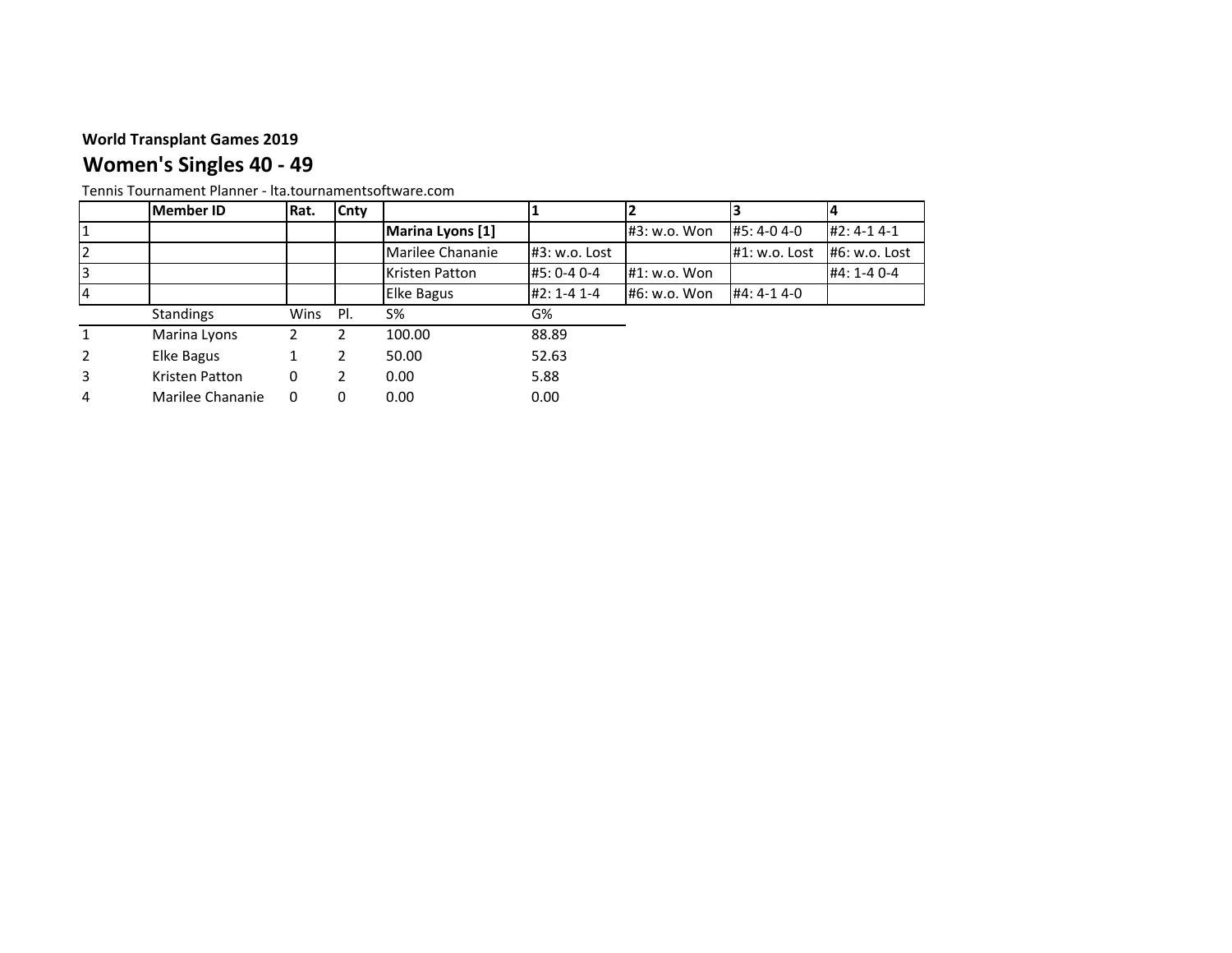### **Women's Singles 50 - 59-Qualification**

Tennis Tournament Planner - lta.tournamentsoftware.com

### **Women's Singles 50 - 59 - Group A**

|                | <b>Member ID</b> | Rat.          | Cnty |                |           |             |           | 14     |
|----------------|------------------|---------------|------|----------------|-----------|-------------|-----------|--------|
|                |                  |               |      | Carmen Almagro |           | #3: 6-4 6-0 | $#5:2-4$  | #2: R1 |
|                |                  |               |      | Monika Weidt   | #3:4-60-6 |             | $#1: 0-4$ | #6: R3 |
|                |                  |               |      | Nancy Smith    | $#5:4-2$  | $#1:4-0$    |           | #4: R2 |
| 4              |                  |               |      | Bye            | #2: R1    | #6: R3      | #4: R2    |        |
|                | Standings        | Wins          | PI.  | $S\%$          | G%        |             |           |        |
| $\mathbf{1}$   | Nancy Smith      | $\mathcal{P}$ | 2    | 100.00         | 80.00     |             |           |        |
| $\overline{2}$ | Carmen Almagro   |               |      | 66.67          | 63.64     |             |           |        |
| 3              | Monika Weidt     | 0             | 2    | 0.00           | 20.00     |             |           |        |
| 4              |                  | 0             | 0    | 0.00           | 0.00      |             |           |        |

### **Women's Singles 50 - 59 - Group B**

|                | <b>Member ID</b> | Rat.          | Cnty |                                  |          |              |               |               |
|----------------|------------------|---------------|------|----------------------------------|----------|--------------|---------------|---------------|
|                |                  |               |      | Genie Kilpatrick                 |          | #3: w.o. Won | #5:4-0        | $#2:4-1$      |
|                |                  |               |      | Camille Sogaard<br>#3: w.o. Lost |          |              | #1: w.o. Lost | #6: w.o. Lost |
| 3              |                  |               |      | Sandrine Lagrace<br>#5:0-4       |          | #1: w.o. Won |               | $#4:3-4(8)$   |
|                |                  |               |      | Victoria Maier                   | $#2:1-4$ | #6: w.o. Won | $#4: 4-3(8)$  |               |
|                | <b>Standings</b> | Wins          | PI.  | S%                               | G%       |              |               |               |
|                | Genie Kilpatrick | $\mathcal{P}$ |      | 100.00                           | 88.89    |              |               |               |
| $\overline{2}$ | Victoria Maier   |               |      | 50.00                            | 41.67    |              |               |               |
| 3              | Sandrine Lagrace | 0             | 2    | 0.00                             | 27.27    |              |               |               |
| 4              | Camille Sogaard  | 0             | 0    | 0.00                             | 0.00     |              |               |               |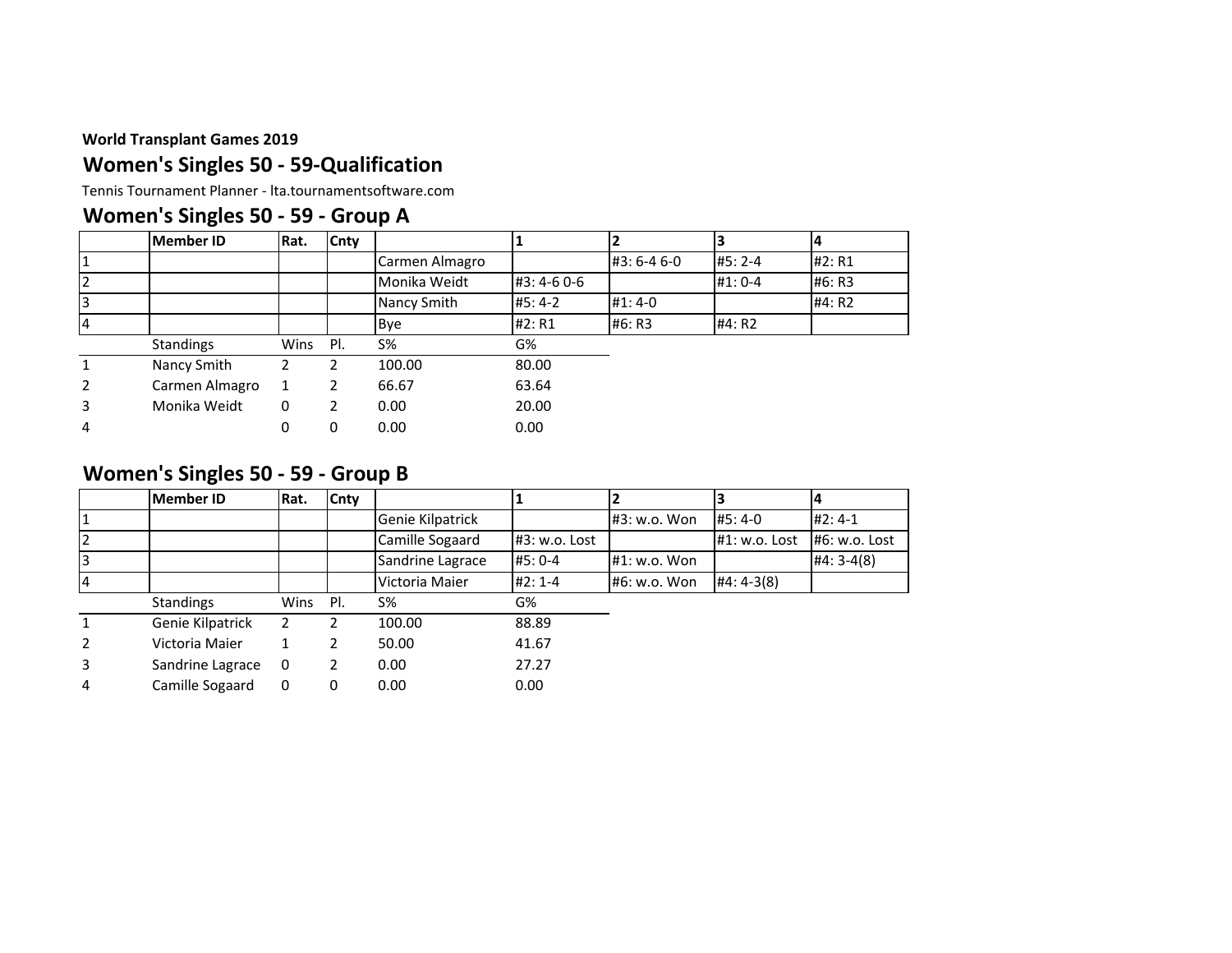# **Women's Singles 50 - 59**

|   | <b>Member ID</b> | Rat. Cnty | <b>Semifinals</b>           | Final                       | Winner                      |
|---|------------------|-----------|-----------------------------|-----------------------------|-----------------------------|
|   |                  |           |                             |                             |                             |
|   |                  |           | Nancy Smith [1]             |                             |                             |
|   |                  |           |                             | Victoria Maier              |                             |
|   |                  |           | Victoria Maier              | $#1: 4-1 4-0$               |                             |
|   |                  |           |                             |                             | <b>Genie Kilpatrick [2]</b> |
|   |                  |           | Carmen Almagro              |                             | #3:4-24-1                   |
|   |                  |           |                             | <b>Genie Kilpatrick [2]</b> |                             |
| 4 |                  |           | <b>Genie Kilpatrick [2]</b> | #2:4-04-0                   |                             |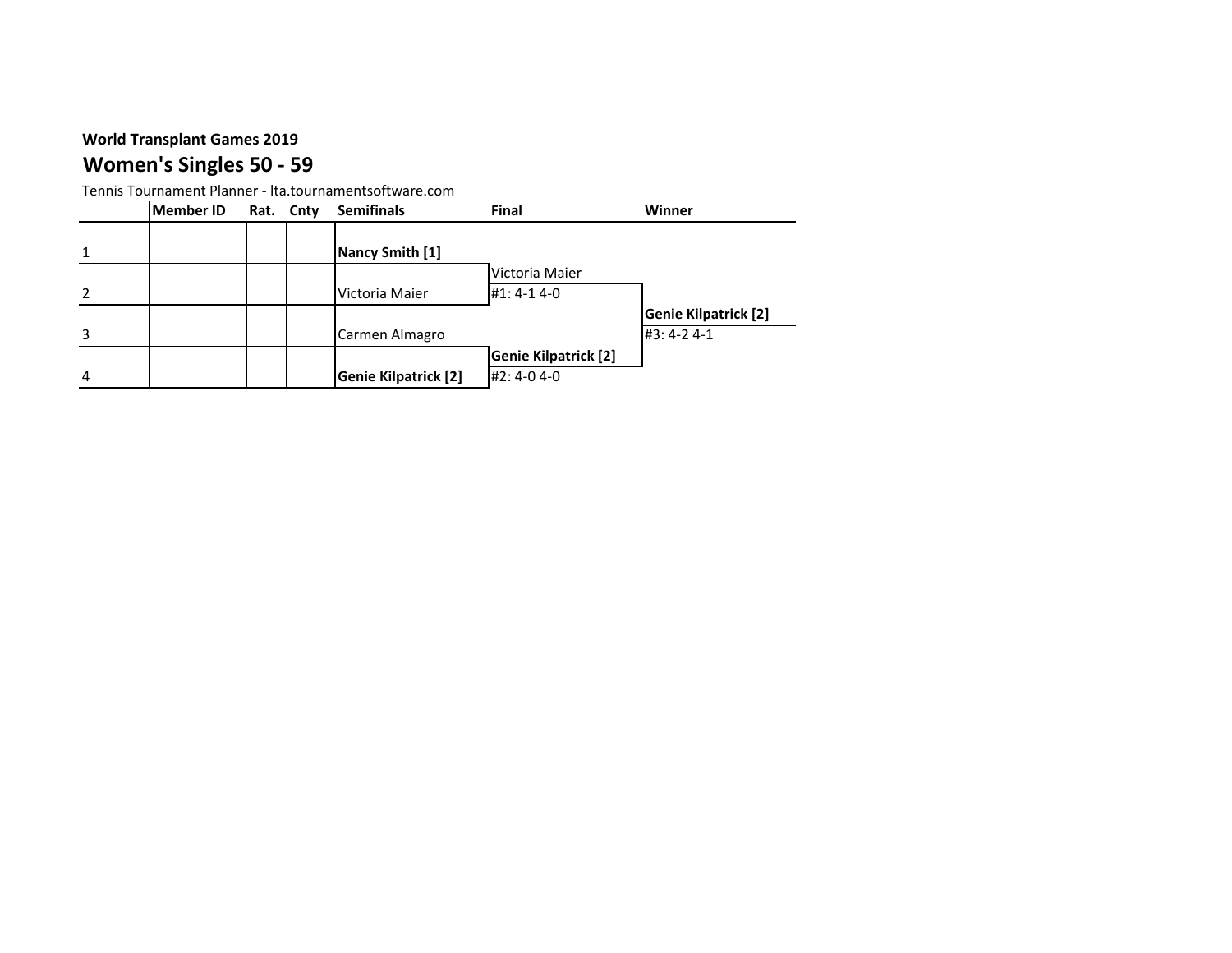### **Women's Singles 60 - 69-Qualification**

Tennis Tournament Planner - lta.tournamentsoftware.com

### **Women's Singles 60 - 69 - Group A**

|                | <b>Member ID</b>         | Rat. | Cnty |                          |          |           |          |          |
|----------------|--------------------------|------|------|--------------------------|----------|-----------|----------|----------|
|                |                          |      |      | Diana Anglade            |          | $#3:0-4$  | #5: 0-4  | $#2:0-4$ |
| $\overline{2}$ |                          |      |      | Lynn Walton              | $#3:4-0$ |           | $#1:4-0$ | $#6:1-4$ |
| 3              |                          |      |      | Marianne Basie-De-Fijter | $#5:4-0$ | $#1:0-4$  |          | $#4:0-4$ |
| 14             |                          |      |      | Nora Simpson             | $#2:4-0$ | $#6: 4-1$ | #4:4-0   |          |
|                | Standings                | Wins | PI.  | S%                       | G%       |           |          |          |
|                | Nora Simpson             |      |      | 100.00                   | 92.31    |           |          |          |
| 2              | Lynn Walton              |      |      | 66.67                    | 69.23    |           |          |          |
| 3              | Marianne Basie-De-Fijter |      |      | 33.33                    | 33.33    |           |          |          |
| 4              | Diana Anglade            | 0    |      | 0.00                     | 0.00     |           |          |          |

### **Women's Singles 60 - 69 - Group B**

|                | <b>Member ID</b>       | Rat. | Cnty |                        |               |                |               |               |
|----------------|------------------------|------|------|------------------------|---------------|----------------|---------------|---------------|
|                |                        |      |      | Maria Margarita Burgos |               | #3: w.o. Won   | #5: 0-4       | $#2:0-4$      |
|                |                        |      |      | Jutta Ludwig           | #3: w.o. Lost |                | #1: w.o. Lost | #6: w.o. Lost |
| 3              |                        |      |      | Susan Lawson           | #5:4-0        | $#1: w.o.$ Won |               | $#4:2-4$      |
| $\overline{4}$ |                        |      |      | Jane Hampson           | #2:4-0        | #6: w.o. Won   | <b>#4:4-2</b> |               |
|                | Standings              | Wins | PI.  | $S\%$                  | G%            |                |               |               |
|                | Jane Hampson           |      | า    | 100.00                 | 80.00         |                |               |               |
| $\overline{2}$ | Susan Lawson           |      |      | 50.00                  | 60.00         |                |               |               |
| 3              | Maria Margarita Burgos | 0    |      | 0.00                   | 0.00          |                |               |               |
| 4              | Jutta Ludwig           |      | 0    | 0.00                   | 0.00          |                |               |               |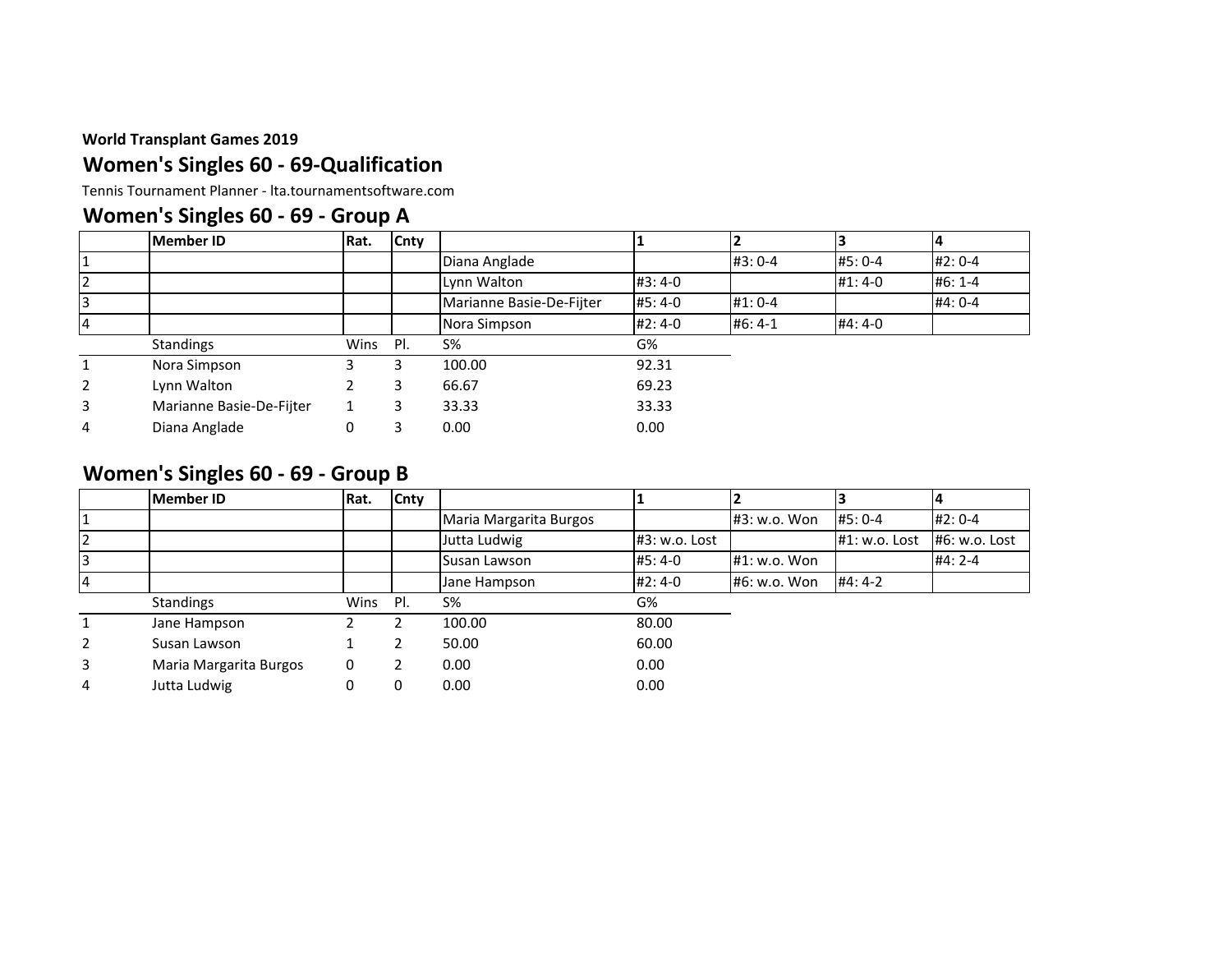# **Women's Singles 60 - 69**

|   | Member ID | Rat. Cnty | <b>Semifinals</b> | Final            | Winner           |
|---|-----------|-----------|-------------------|------------------|------------------|
|   |           |           |                   |                  |                  |
|   |           |           | Nora Simpson [1]  |                  |                  |
|   |           |           |                   | Nora Simpson [1] |                  |
|   |           |           | Susan Lawson [3]  | $#1: 4-3(3) 4-2$ |                  |
|   |           |           |                   |                  | Jane Hampson [2] |
|   |           |           | Lynn Walton       |                  | #3:4-24-1        |
|   |           |           |                   | Jane Hampson [2] |                  |
| 4 |           |           | Jane Hampson [2]  | $#2: 4-1 4-0$    |                  |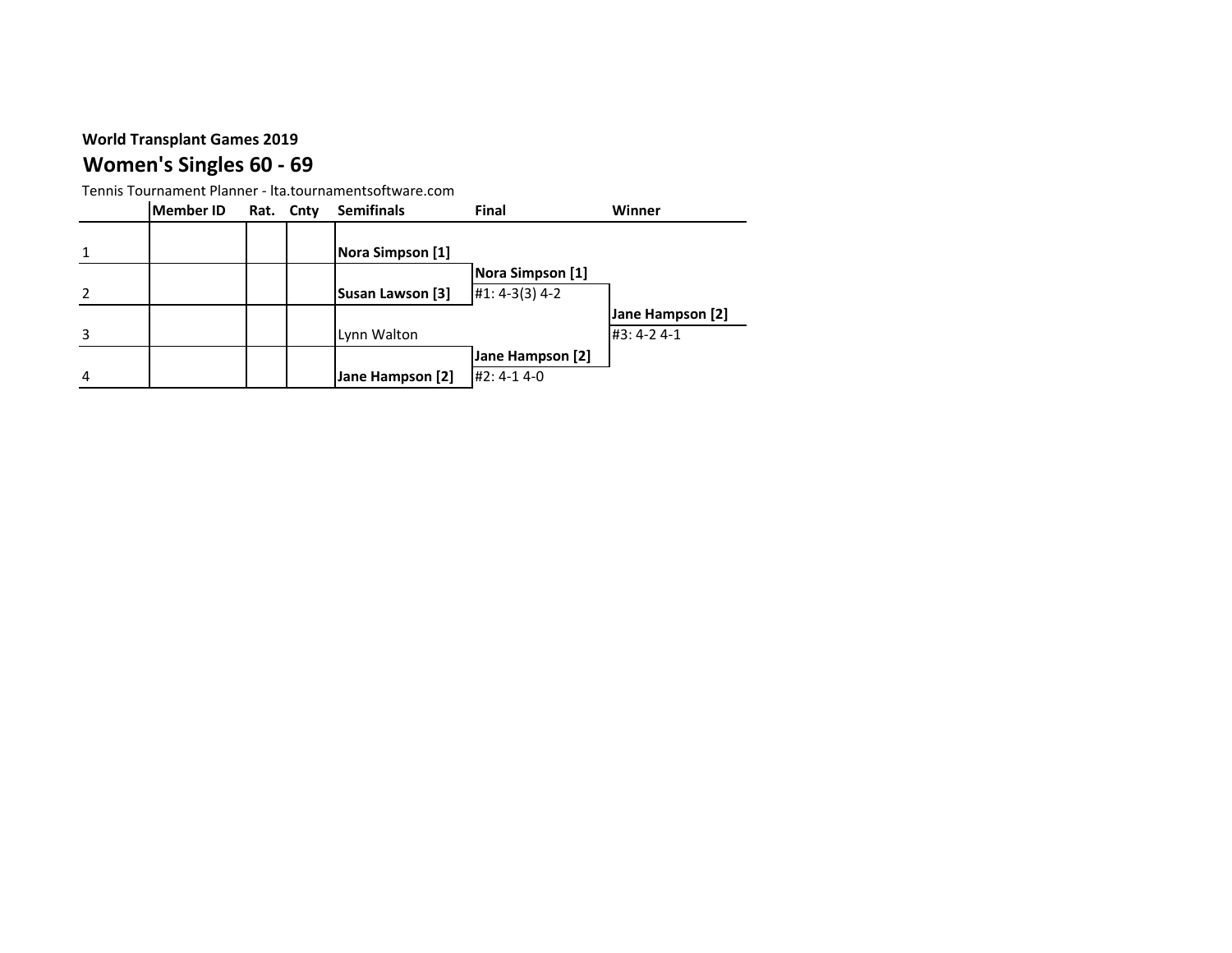# **11U Boys Singles**

|               | <b>Member ID</b> | Rat. | Cnty |                       |           |                   |             | 14     |
|---------------|------------------|------|------|-----------------------|-----------|-------------------|-------------|--------|
|               |                  |      |      | Rodrigue Henri        |           | #3: 0-4 0-4       | #5: 0-4 0-4 | #2: R1 |
|               |                  |      |      | <b>Kristof Polgar</b> | #3:4-04-0 |                   | #1:4-14-1   | #6: R3 |
|               |                  |      |      | <b>Aaron Sinkins</b>  | #5:4-04-0 | $#1: 1 - 4 1 - 4$ |             | #4: R2 |
| 14            |                  |      |      | Bye                   | #2: R1    | #6: R3            | #4: R2      |        |
|               | <b>Standings</b> | Wins | PI.  | S%                    | G%        |                   |             |        |
| 1             | Kristof Polgar   | 2    | 2    | 100.00                | 88.89     |                   |             |        |
| $\mathcal{P}$ | Aaron Sinkins    | 1    | 2    | 50.00                 | 55.56     |                   |             |        |
| 3             | Rodrigue Henri   | 0    | 2    | 0.00                  | 0.00      |                   |             |        |
| 4             |                  | 0    | 0    | 0.00                  | 0.00      |                   |             |        |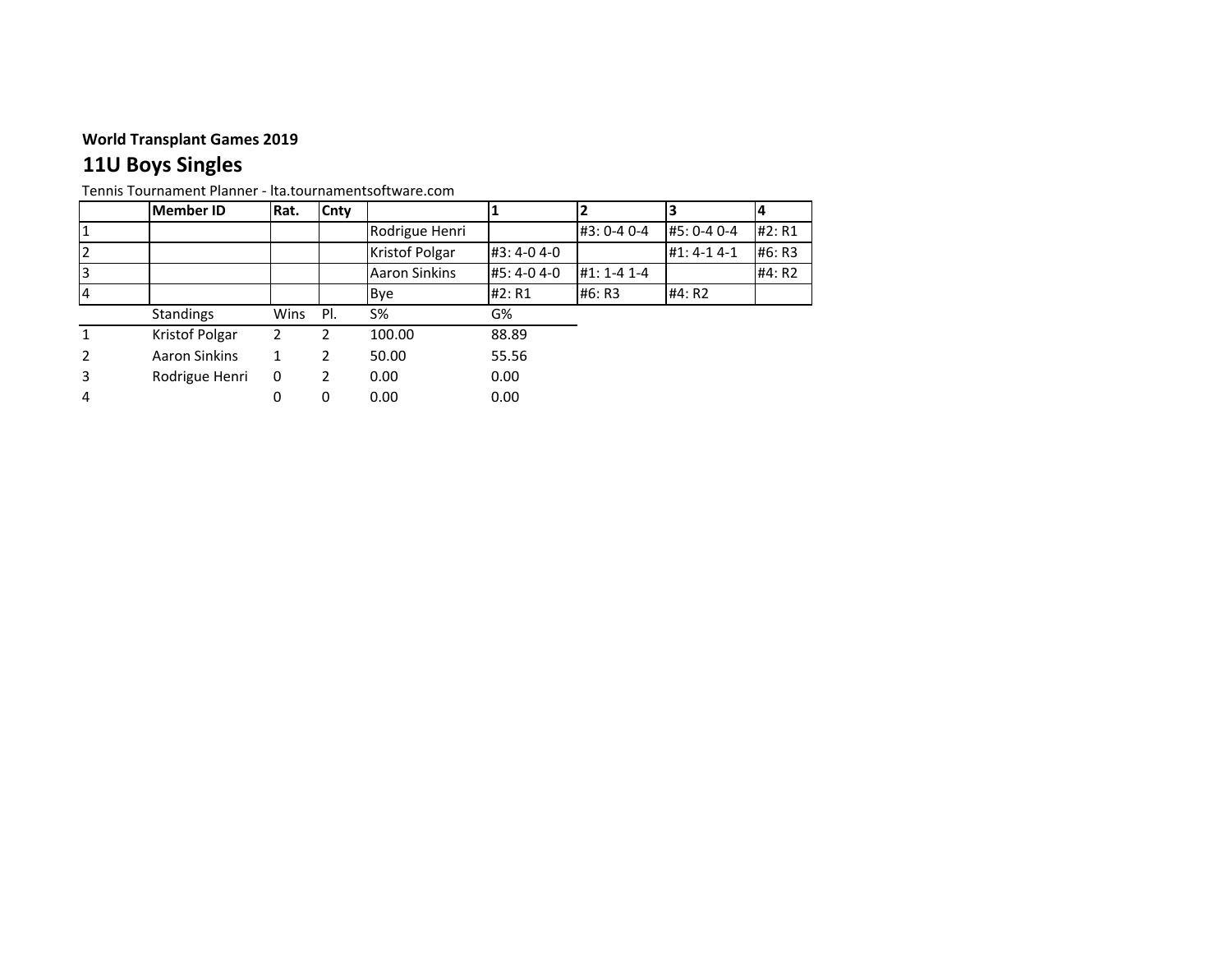# **17U Boys Singles**

|   | Member ID        | Rat. | Cnty |                 |              |               |               |        |
|---|------------------|------|------|-----------------|--------------|---------------|---------------|--------|
|   |                  |      |      | Max Lloyd       |              | #3: w.o. Lost | #5: w.o. Lost | #2: R1 |
|   |                  |      |      | Joseph Hunsley  | #3: w.o. Won |               | #1: 0-4 0-4   | #6: R3 |
|   |                  |      |      | Jacobus Boshoff | #5: w.o. Won | #1:4-04-0     |               | #4: R2 |
|   |                  |      |      | <b>Bye</b>      | #2: R1       | #6: R3        | #4: R2        |        |
|   | <b>Standings</b> | Wins | PI.  | <b>S%</b>       | G%           |               |               |        |
|   | Jacobus Boshoff  |      |      | 100.00          | 100.00       |               |               |        |
|   | Joseph Hunsley   | 0    |      | 0.00            | 0.00         |               |               |        |
| 4 | Max Lloyd        | 0    | 0    | 0.00            | 0.00         |               |               |        |
| 4 |                  | 0    | 0    | 0.00            | 0.00         |               |               |        |